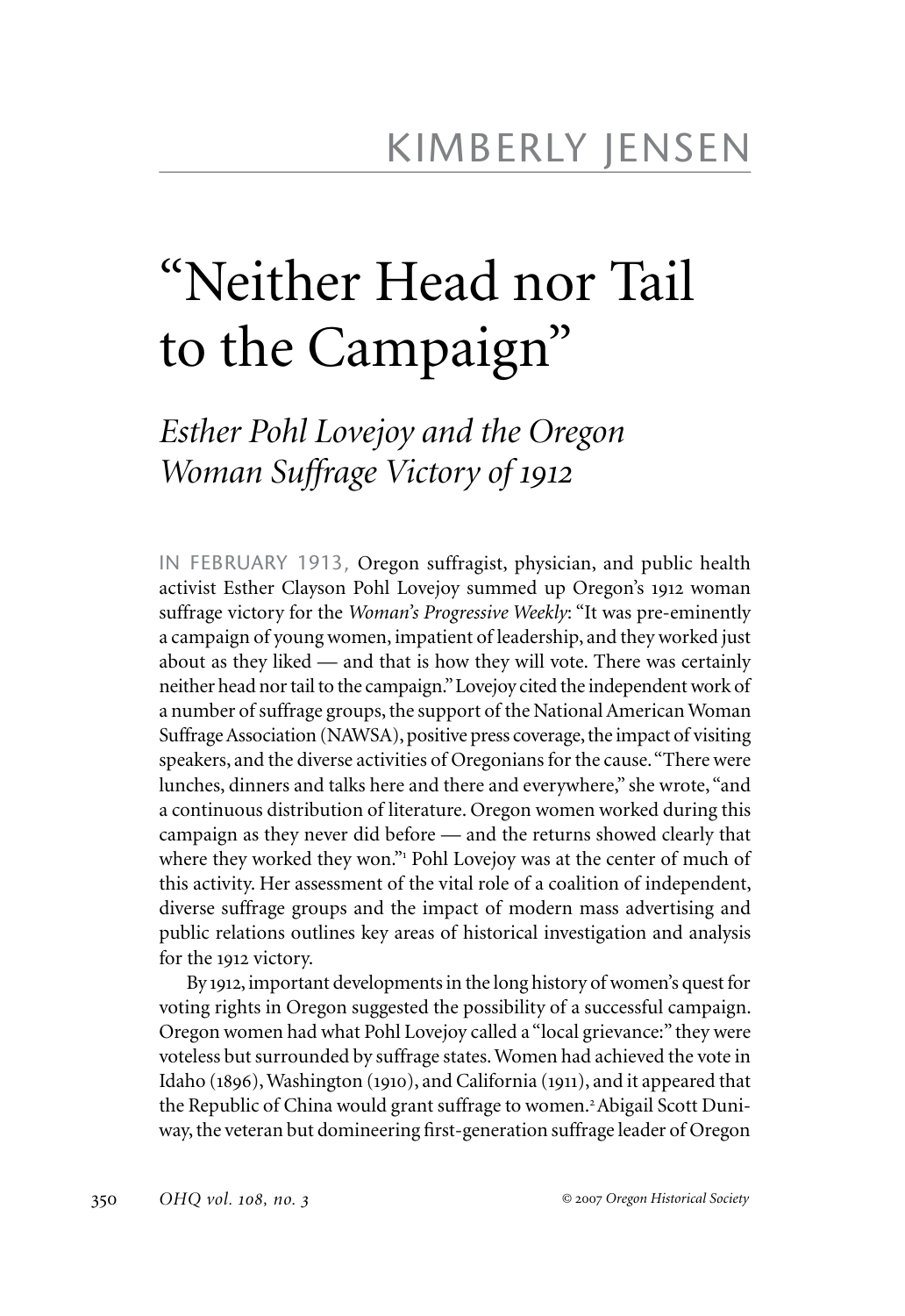



*Suffrage campaigners — including Esther Pohl Lovejoy, holding the "Votes for Women" umbrella, and W.M. "Pike" Davis, sitting in the front passenger seat — promote their cause during the June 1912 Portland Rose Festival with Votes for Women banners and flags, which were used throughout the winning campaign.* 

and the Pacific Northwest, had lost most local and national support by 1912 and was bedridden most of the campaign. The Washington and California victories — based on new strategies of mass media and advertising — may have influenced Oregon suffragists to reject Duniway's passive campaign style known as the "still hunt," which favored behind-the-scenes work among elite male leaders and avoided public debate or discussion.<sup>3</sup> The ideas and new style of activism of Pohl Lovejoy and other Portland campaigners were significant contributions to victory. The 1912 Oregon campaign may have succeeded because of the strength of independent organizations with "neither head nor tail to the campaign," the ability of those like Pohl Lovejoy to form coalitions for action in spite of conflicts, and the effectiveness of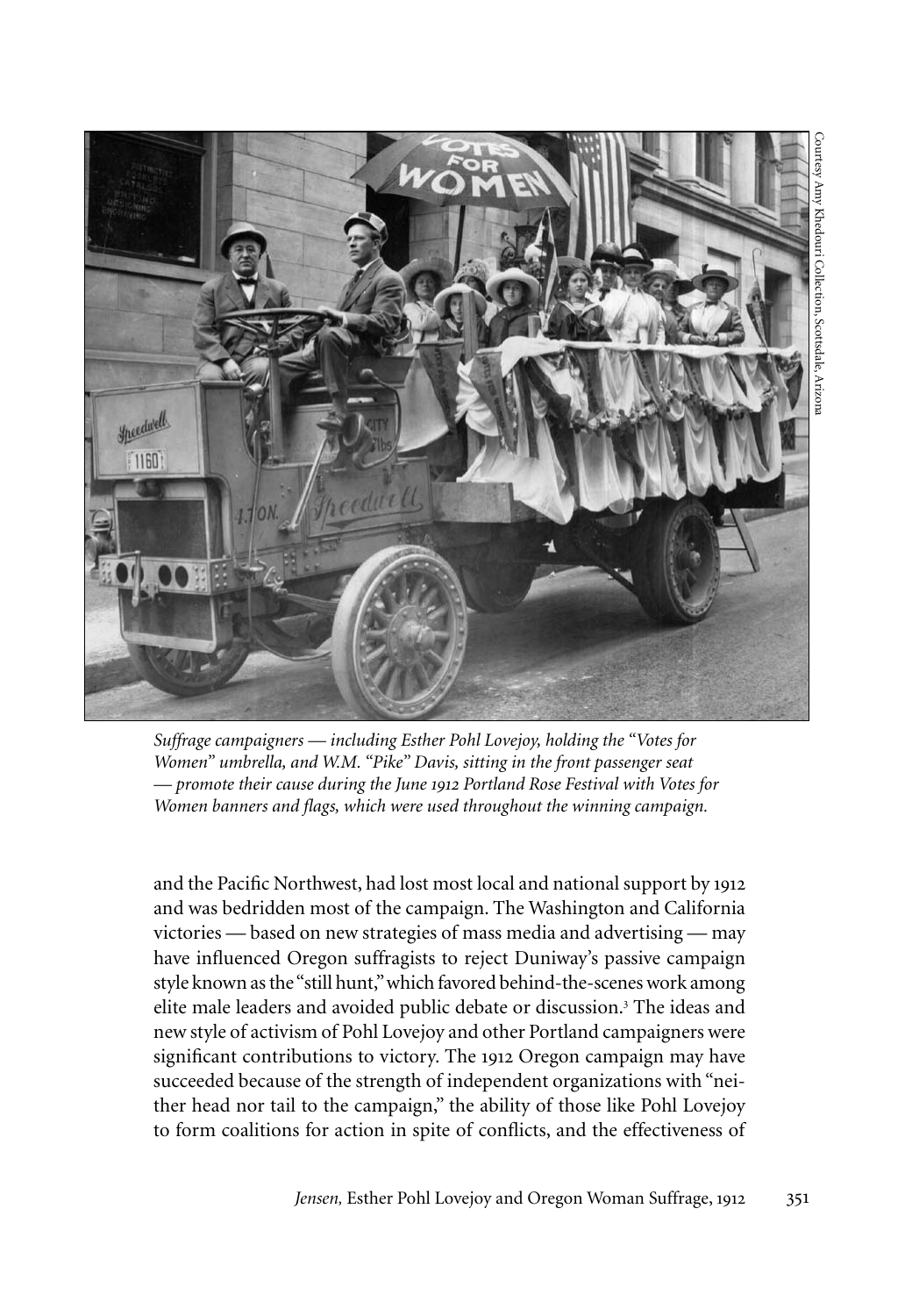modern mass advertising. This study will address these issues surrounding the 1912 campaign with a primary focus on Portland, Esther Pohl Lovejoy, and her suffrage activism.<sup>4</sup>

ESTHER CLAYSON WAS BORN in 1869 in a logging camp in Seabeck, Washington Territory, to immigrant English parents. From an early age, she and her brothers worked in the family's boarding house and hotel and, later, in their hotel and restaurant when the family moved to East Portland in the 1880s. At eighteen, Esther started work as a clerk, earning twenty dollars a month at the Lipman and Wolfe department store to help support herself and her mother and younger sisters. In 1890, inspired by early women physicians practicing in Portland and the promise of interesting and remunerative work, she began the three-year course of study at the University of Oregon Medical Department (UOMD). Her funds ran out after the end of the first term, however, and she took a year off to return to department store employment. "There were no scholarships to be won," she recalled, "and 18 months behind hosiery and underwear counters was the price of my last two terms."<sup>5</sup> Those years gave Esther a labor consciousness and a concern for



*The University of Oregon Medical Department building, where Esther Clayson attended classes during her last years of study, was located at NW Twenty-third and Lovejoy from 1892 through 1919.*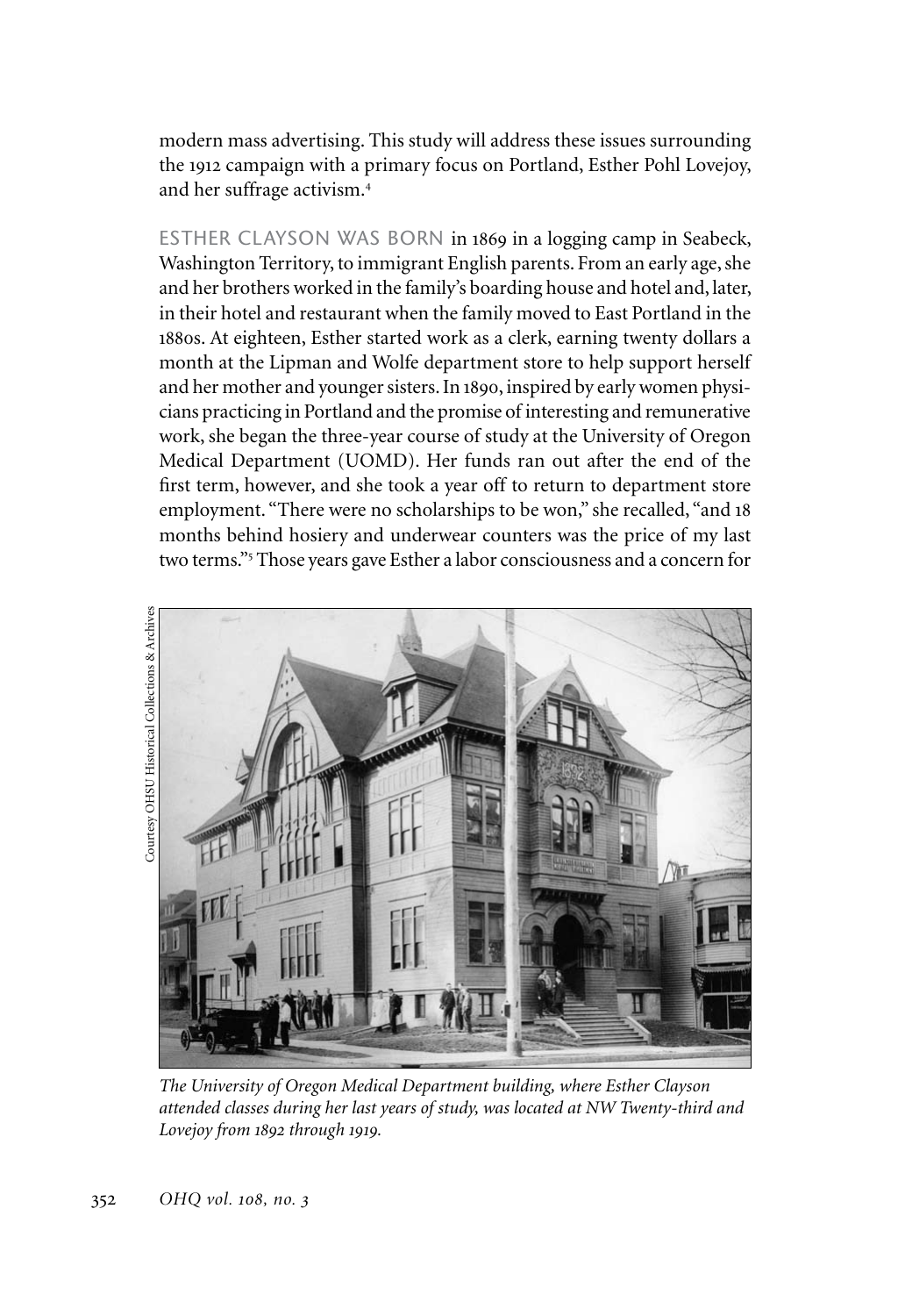OHS neg., CN 013950 OHS neg., CN 013950



*Esther Clayson married Emil Pohl, her classmate at the University of Oregon Medical Department, several weeks after her graduation in April 1894. He died in 1911.*

the needs of workers that she retained throughout her life.

The University of Oregon Medical Department, Esther later remembered, "suited" her "exactly." "It was a pioneer institution," she noted, "unhampered by a past, but with a boundless future." "None of the boys [at UOMD] threw eggs at us," she said, contrasting her experience with women of a previous generation who fought for a place at eastern establishment medical colleges and battled hazing rituals from male students.<sup>6</sup> In the 1890 term, Esther joined a class of twenty students, including two other women, and became the first UOMD woman graduate to practice medicine.<sup>7</sup> Esther completed her coursework in 1894 as the winner of the H.A. Wall Prize for the highest aggregate score in anatomy, physiology, *materia medica*, and chemistry. Three weeks after graduation,

she marred her classmate Emil Pohl.<sup>8</sup> Esther and Emil divided their time between Portland and Alaska as Emil became involved with the gold rush and mining interests in addition to medicine. After their son Freddie was born in 1901, they negotiated marriage and work in Portland in combination with Emil's home base in Fairbanks. Esther's mother, Annie Clayson, came to live with the family in their east Portland home on Williams Avenue in 1904 and assisted with child care as Esther pursued her medical practice and attended post-graduate clinical studies in Vienna, Austria.<sup>9</sup>

In August 1905, newly elected progressive Portland mayor Harry Lane, also a medical doctor, appointed Esther to be one of three physicians on the Portland Board of Health. Two years later, her colleagues on the health board and the mayor elected her unanimously as Portland City Health Officer, a position she filled until Lane left office in 1909. The \$3,000–a-year policy making position made her the first woman to head a health bureau of a major U.S. city.<sup>10</sup> Pohl participated in the Oregon suffrage campaigns of 1906 and 1912, using her experiences in public policy and public health to argue that women needed the vote so that they could enact laws for healthier and safer communities. This was also a time of personal loss and change.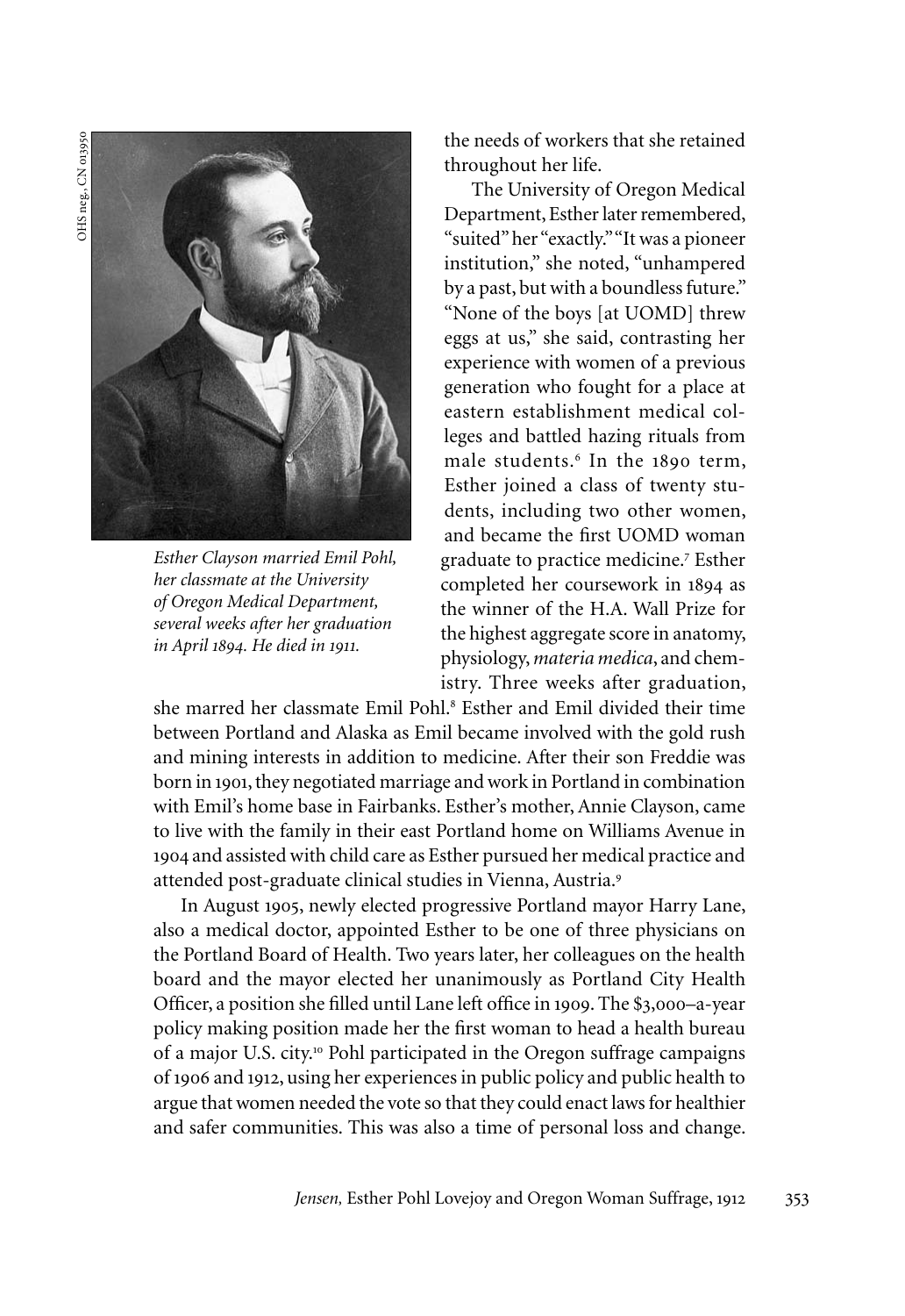OHS neg., OrHi 28006 OHS neg., OrHi 28006



*Esther Pohl poses with her son, Frederick Clayson Pohl (1901–1908). Freddie spent time at his mother's office in City Hall and rode a suffrage float in the 1906 Made in Oregon parade.* 

In September 1908, her son died from septic peritonitis, a condition Pohl attributed to tainted milk.<sup>11</sup> Almost three years later, Emil died in Fairbanks from spinal meningitis.<sup>12</sup> In 1912, in the midst of the suffrage campaign, Pohl married Portland businessman and suffrage supporter George A. Lovejoy. They would divorce in 1920.<sup>13</sup>

Esther Pohl developed as a physician and public health advocate in the midst of a supportive community of women physicians, progressive-era women's organizations, and women activists.14 The first women had graduated from the Willamette University Medical Department in Salem in 1877, and the male members of the Oregon State Medical Society voted to accept women to membership that same year. The Portland society was more resistant and did not admit women until 1892, two years before Pohl's graduation. As a practicing physician, Pohl became an

active member.<sup>15</sup> From 1905 to 1920, women made up from 7 to 8 percent of Oregon's physicians, one of the highest percentages of any state and well above the national average of 3 to 4 percent.<sup>16</sup> Portland's women physicians organized the Medical Club of Portland in 1900, and Pohl was involved from the beginning. Members presented scientific papers and clinical cases and strengthened their bonds with social activities. Pohl's colleagues elected her president of the society in 1905.<sup>17</sup> The support of these women physicians was vital to her work on the city health board. She also found support from members of women's organizations such as the Portland Woman's Club and the Council of Jewish Women, who encouraged Pohl's health bureau initiatives, including the inspection of school children for contagious diseases, milk inspection and safe drinking water, and the prevention of bubonic plague. "Whenever we have had a particularly hard piece of business touching the health of the community," Pohl insisted, "we have called upon the women's organizations to help." The "help and co-operation of the womens' [*sic*] organizations," she concluded, was crucial for the success of public health measures.<sup>18</sup>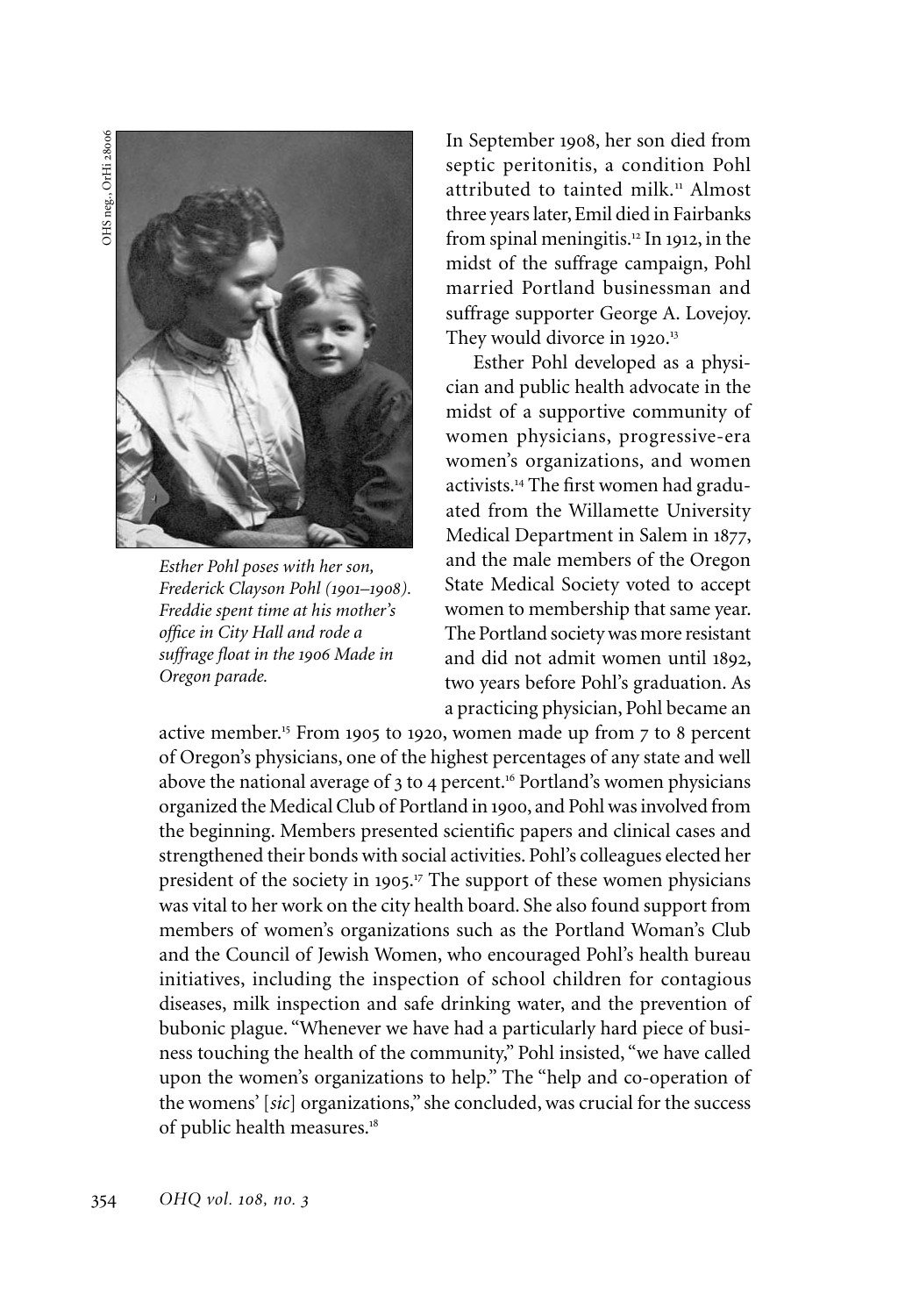

*Dr. Esther C. Pohl (seated at left), head of Portland's Health Department, was photographed with the staff of the health office in 1907.* 

Chicago suffragist Ruth Hanna McCormick once asked Pohl why she was in favor of votes for women. Pohl supplied four reasons. The first, she said, was "simply because it is right . . . every honest, intelligent and sane person who has considered the subject carefully is a suffragist." Her second reason was personal, and she recounted how she was denied an internship from the University of Oregon Medical Department because of her sex. Then "personal observations in the city service" further "crystallized" her principles. When bubonic plague threatened "the commerce of the city" in 1907–1908, the city council promptly supported her actions as city health officer. "But for several years the women of this city were unable to secure any protection," she complained, remembering when "hundreds of little children" died from "an impure milk supply."<sup>19</sup> This direct effect of gender discrimination led her to conclude that empowerment through the vote for all women was necessary for civic health and progress. Even women in public office did not have the power to promote key issues without a city populated by women voters.

Pohl's fourth reason was the direct "influence of the National Woman's Suffrage Convention held at Portland in 1905."<sup>20</sup> That year, Portland hosted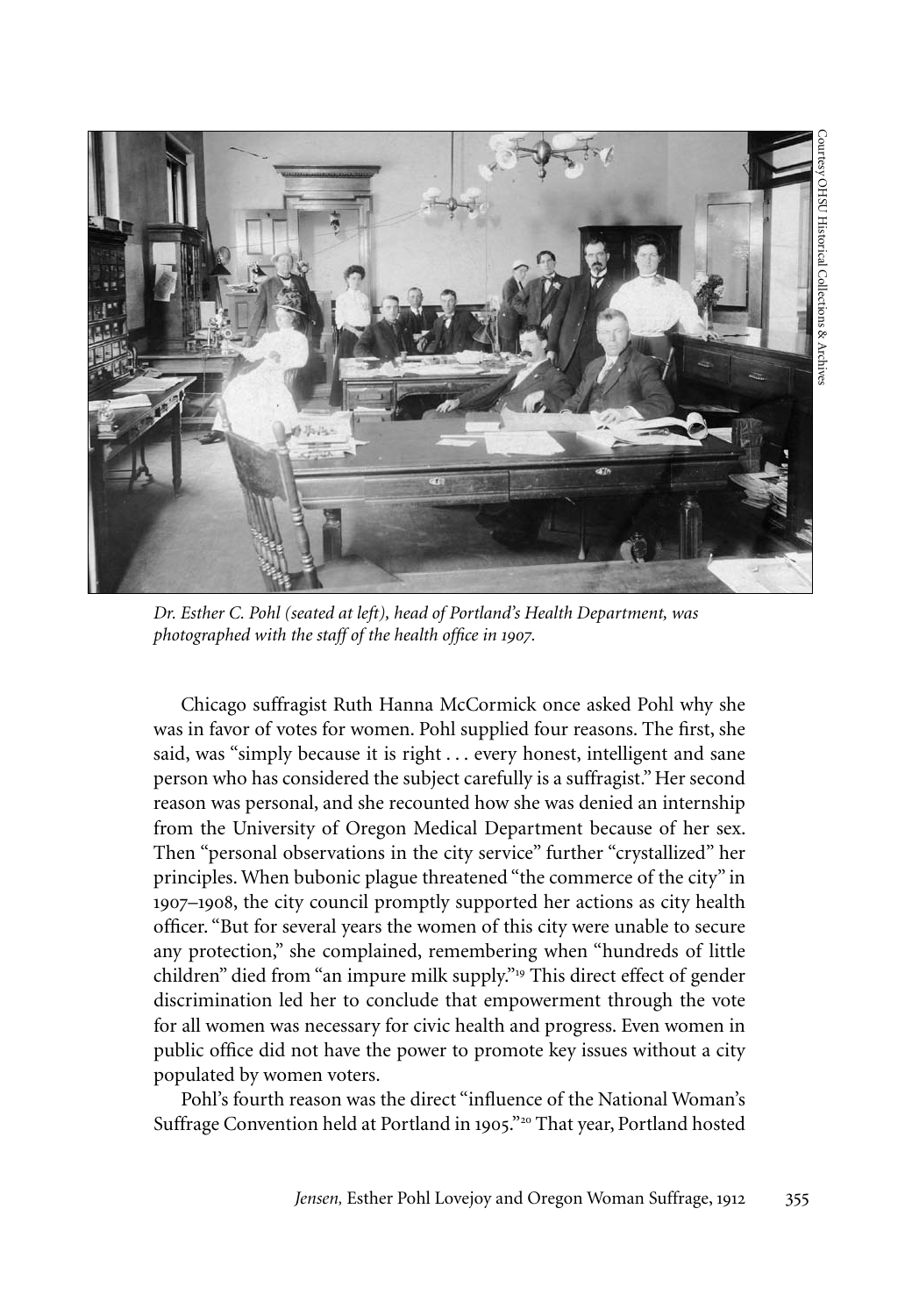over a million and a half visitors at the Lewis and Clark Centennial Exposition, hoping to showcase the city's economic promise, abundant resources, and comfortable living. Like many national organizations, the NAWSA and the American Medical Association (AMA) held their annual meetings in Portland that summer. The AMA meeting followed by just a few days the gathering of the national suffrage association, and many women physicians attended both conventions. NAWSA president and physician Anna Howard Shaw and other visiting suffragists also remained for the AMA meeting. NAWSA leaders invited Pohl, then president of the Portland Medical Women's Club, to represent the medical women of the nation in a convention speech on June 30, 1905. The Portland Woman's Club, of which Pohl was a member, hosted "a large evening reception," and there were many opportunities for meetings, networking, and socializing. This strategic NAWSA convention launched the 1906 Oregon suffrage campaign.<sup>21</sup>

Esther Pohl was a key contributor to the 1906 campaign. Alice Stone Blackwell, editor of NAWSA's *Woman's Journal*, referred to her as a "tower of strength" who worked "indefatigably" for the initiative.<sup>22</sup> As president of the Portland Woman's Medical Association, Pohl joined a coalition of women's organizations in public support of the suffrage cause. She gave speeches, wrote editorials, and arranged for a suffrage entry in the Made in Oregon parade in May, using a carriage filled with children (including her own four-year-old Freddie) with the slogan "Future Voters — Made in Oregon."<sup>23</sup>

Pohl's friendship with Anna Shaw, which had begun the summer before at the NAWSA and AMA conventions, deepened to comradeship when Shaw came to Oregon in April 1906 and remained through the June election. Shaw was a skilled orator who had an approachable, humorous style; she worked tirelessly at meetings and gatherings, cultivated the press, and traveled for the cause. Pohl hosted a reception for Shaw on April 3 to inaugurate a statewide suffrage conference, and in May she arranged for Shaw to address the annual meeting of the Oregon State Medical Society in Eugene on the subject of public health and suffrage. On Election Day, Pohl organized women to distribute suffrage literature outside polling places in Portland. Shaw remembered that "all day long Dr. Pohl took me in her automobile from one polling-place to another" to distribute "sandwiches, courage and inspiration" in a "drenching" Oregon rain.<sup>24</sup>

The 1906 campaign met defeat, which historians attribute to the strong, well-financed opposition of liquor and business interests and their strategic use of the press and public relations. They also stress the underlying conflicts among local suffragists and with national leaders, with Abigail Scott Duniway placed at the center of the controversies. NAWSA leaders had displaced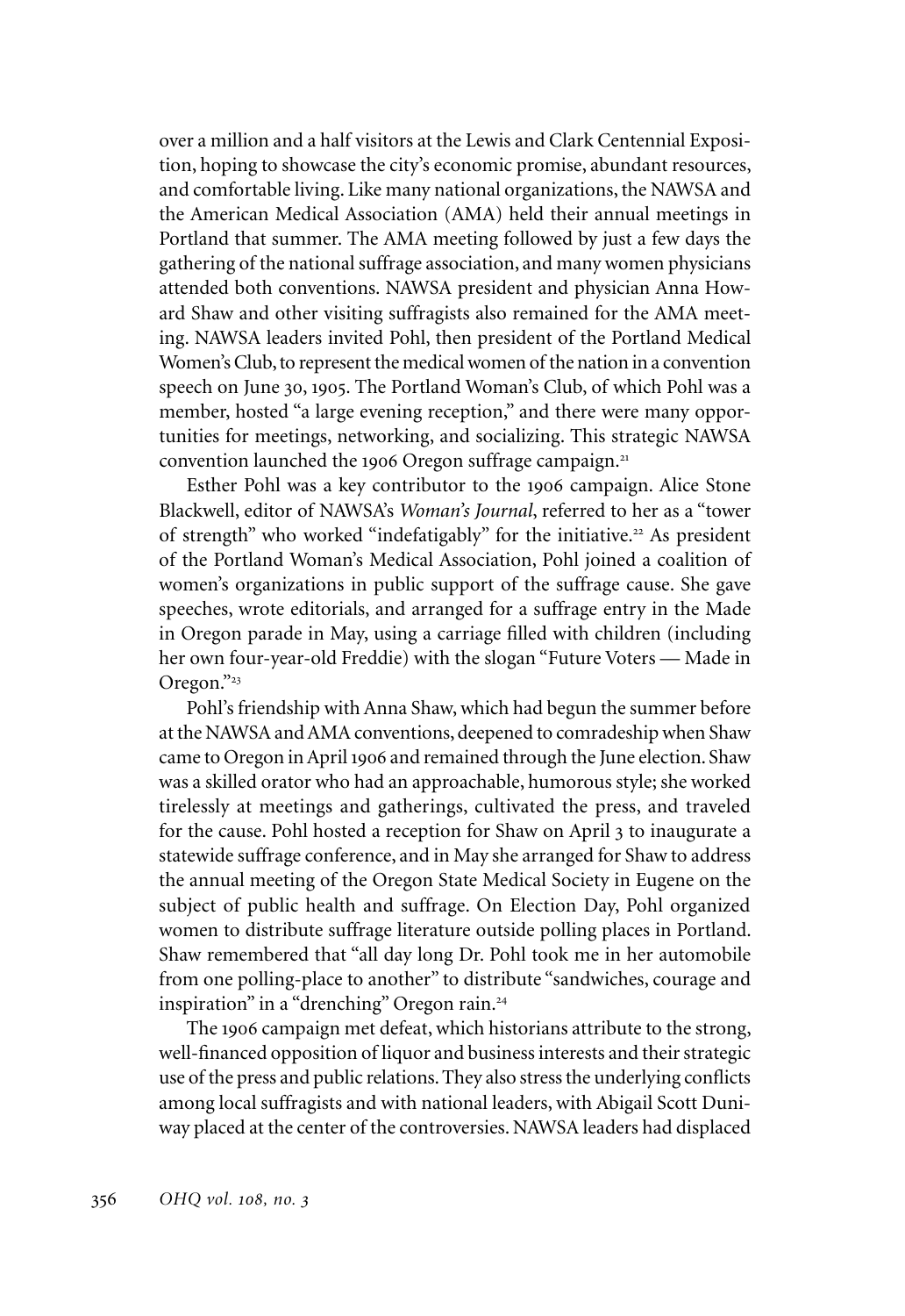Duniway from formal direction of the 1906 campaign, but she still participated and later identified NAWSA outsiders, the links between prohibition and woman suffrage, and an active rather than her preferred passive campaign style as the reasons for defeat. At the November 1906 annual meeting of the Oregon State Equal Suffrage Association (OSESA), in a highly publicized and polarized election, Duniway successfully prevented a change in direction, regained the presidency, and established a slate of supportive board members.<sup>25</sup> This split would diminish the ranks of active local suffrage participants until 1912.

In the wake of the campaign, Duniway's relations with national suffragists became acrimonious. In the spring of 1907, she told the press that she had received signed statements from NAWSA leaders and organizers



*Esther Pohl had this portrait taken during the years of her suffrage and public health activism in Portland.*

"acknowledging their mistakes in coming to Oregon," but in fact they had made no such admission.<sup>26</sup> She engaged in angry correspondence with national leaders, blaming them for the defeat, and they were understandably wary when Duniway asked the NAWSA board to contribute \$2,000 for the 1908 campaign in Oregon, to be used "as needed." Anna Shaw replied that it would be contrary to NAWSA board policy to contribute to a state campaign without oversight.Duniway retorted that NAWSA owed the OSESA the funds "to assist us in our way after you . . . so signally failed (as the National has always done) in yours." She threatened to sell the correspondence between herself and NAWSA leaders, contending that she could raise \$500 for the publicity value of the negative exchanges it contained.<sup>27</sup>

Duniway's loss of national support and her insistence on controlling the Oregon suffrage debate resulted in declines in local support for both the 1908 and 1910 campaigns. By October 1, 1908, OSESA membership had sunk to just 66, from an estimated 300 campaign committees with some 6,000 members in 1906. <sup>28</sup> Support declined even further in 1910, when Duniway put forward a taxpayers' equal suffrage initiative that retained the age and residency requirements for voting but stated that "no citizen who is a taxpayer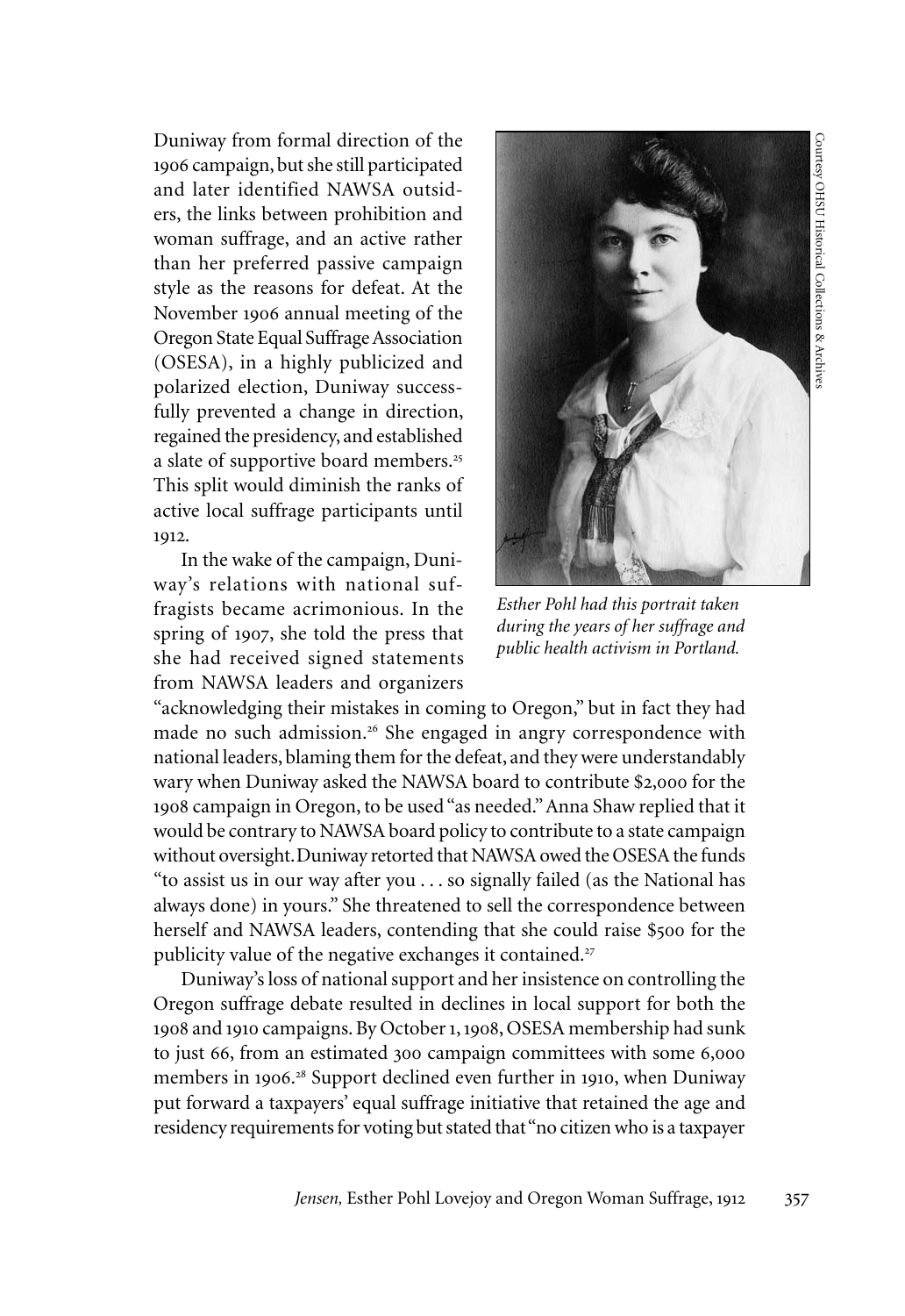shall be denied the right to vote on account of sex."<sup>29</sup> Socialists and progressives, members of labor unions and other workers, and many women and men who considered themselves suffragists opposed the measure because of its class-based approach, which privileged women who held property. As Anna Howard Shaw phrased it, Duniway was "head, tail, and middle" of these 1908 and 1910 campaigns, and active work for the measures appears to have come only from Duniway and her dwindling number of supporters.<sup>30</sup> The election totals also tell the story. In 1906, statewide votes in favor of suffrage were 44 percent of the total; in 1908, supporters dropped to 39 percent; and in 1910 (the year woman suffrage won in Washington State), supporters made up only  $37$  percent of voters. $31$ 

Esther Pohl was not active in the controversial 1908 and 1910 campaigns, but she corresponded and visited with her suffrage mentor, Anna Howard Shaw. On her return to the States from clinical study in Vienna in 1910, Pohl stayed with Shaw and Shaw's partner Lucy Anthony in Pennsylvania and attended suffrage gatherings with them in New York. In January 1911, during Pohl's stay with her sister in Boise, Idaho, she and Shaw corresponded about healing, writing about Freddie's death and some medical advice Pohl had given Shaw, but they also worried over the "scars which never can be healed." And they exchanged information about and discussed strategies for the 1912 suffrage campaign in Oregon. Both were concerned about Duniway's continued leadership. In March 1911, Shaw wrote that she hoped the recent suffrage victory in Washington State would mean success for Oregon, "provided that there is any sort of campaign," but she doubted "if it is possible with Mrs. Duniway."<sup>32</sup> The two women also wrestled with Pohl's need to devote time to her medical practice while also contributing to the cause. It would be this relationship and continuing correspondence that provided the foundation for the NAWSA/Oregon connection during the 1912 campaign.

AT THE NATIONAL LEVEL, the 1912 election was the "Great Campaign" that sparked a "magnificent debate" in which progressives and radicals vied with conservatives for the power to direct the nation's policies and economy. Progressive Republican Robert La Follette challenged William Howard Taft for the nomination, and Theodore Roosevelt ran as a Progressive thirdparty candidate. Socialist Eugene Debs received over 900,000 votes, but Woodrow Wilson, the Democratic victor, battled them all to define the U.S. response to business interests and the needs of workers. Debs's strong showing, particularly in the West, John Milton Cooper concludes, suggests that "the Democrats and Progressives had failed to satisfy radical yearnings in 1912."<sup>33</sup> In Oregon, as in other western states, strong Socialist and Progressive movements invigorated electoral politics and, as Rebecca Edwards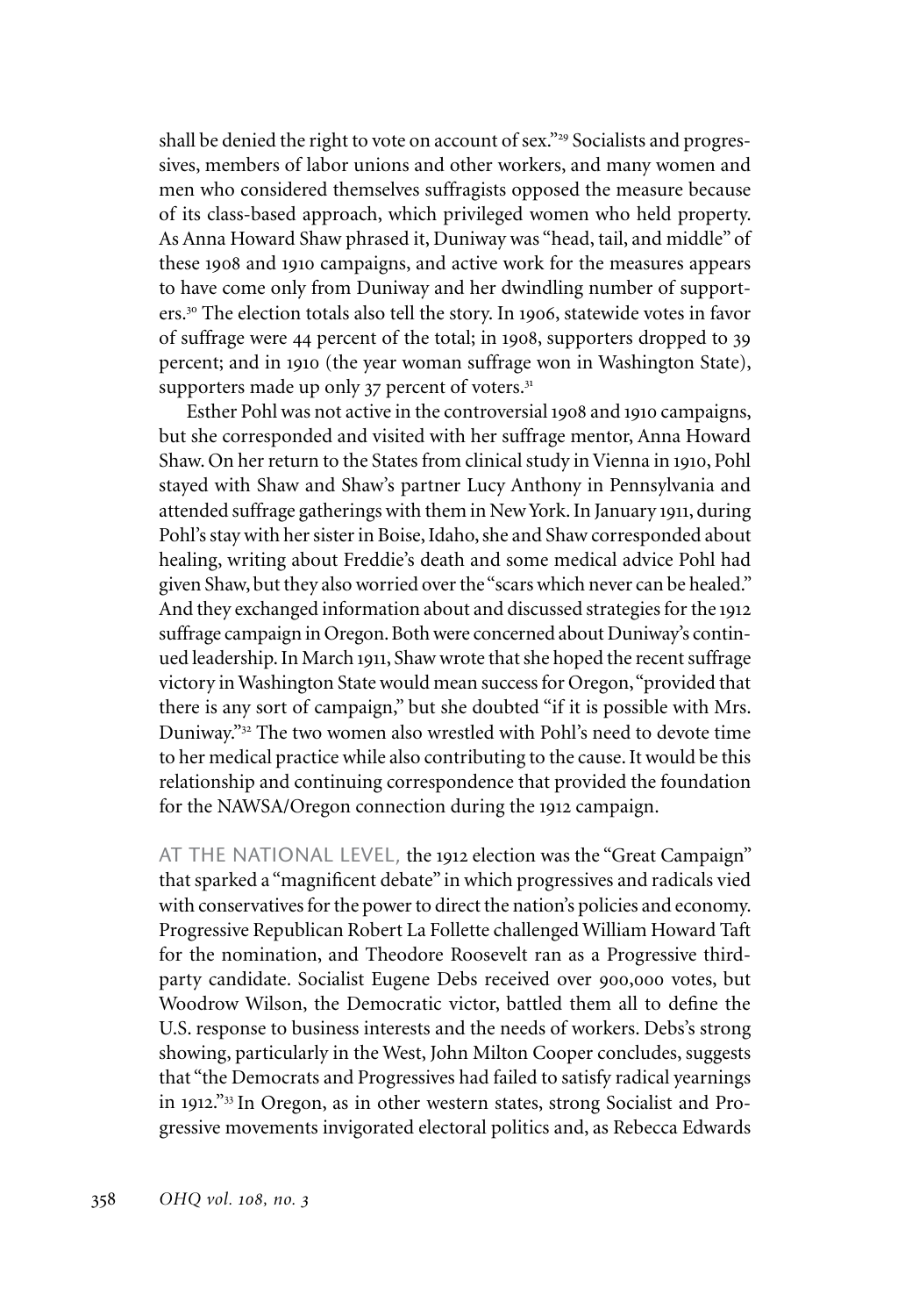demonstrates, "helped to bring renewed gains for women's political rights."<sup>34</sup>

Abigail Scott Duniway prepared early for the 1912 campaign. As president of the OSESA, she directed the petition drive that secured the requisite number of signatures for an equal suffrage initiative for the ballot by December 20, 1910, almost two years in advance.<sup>35</sup> At their January 1911 meeting, Duniway and her OSESA passed a resolution appealing to the Oregon legislature to support the initiative. She presented the memorial in person, and the Oregon House and Senate passed their recommendation as Senate Joint Resolution No. 12 (House Concurrent Resolution No. 24) on February 17, 1911. 36 The stage was set for the work to begin. Many women urged Duniway to begin an active campaign, but she opted to wait, preferring her "still hunt" strategy of working privately with influential men without "alerting" the opposition. Anna Shaw finally wrote "a very strong letter



*W.M. "Pike" Davis, president of the Men's Equal Suffrage Club of Multnomah County (originally published in Montague Colmer,* History of the Bench and Bar of Oregon, in *1910)*

to some of the women" in December 1911, "severely criticizing" them for the "lack of preparation for this campaign."<sup>37</sup> The letter was a catalyst for action.

The Men's Equal Suffrage Club of Multnomah County came into being on January 3, 1912, joining over a dozen men's suffrage leagues in other states as well as national and international leagues. Some 59 percent of the identified members were lawyers, most of them actively involved in political life — such as Will Daly, president of the Oregon State Federation of Labor; Dan Malarkey, the Republican state senator who would be senate president in 1913; and progressive People's Power League activist Alfred Cridge —and who apparently were betting on a woman suffrage victory that year.<sup>38</sup> In her welcoming speech to the group, Abigail Scott Duniway praised the men and predicted victory.<sup>39</sup> The Men's Club remained active throughout the campaign, sustained by the effective and engaged leadership of their president, former deputy city attorney W.M. "Pike" Davis, who also served as legal adviser for the other suffrage organizations. The press made much of the forty-six-year-old Davis's "headlong dive out of the Bachelor Club" when he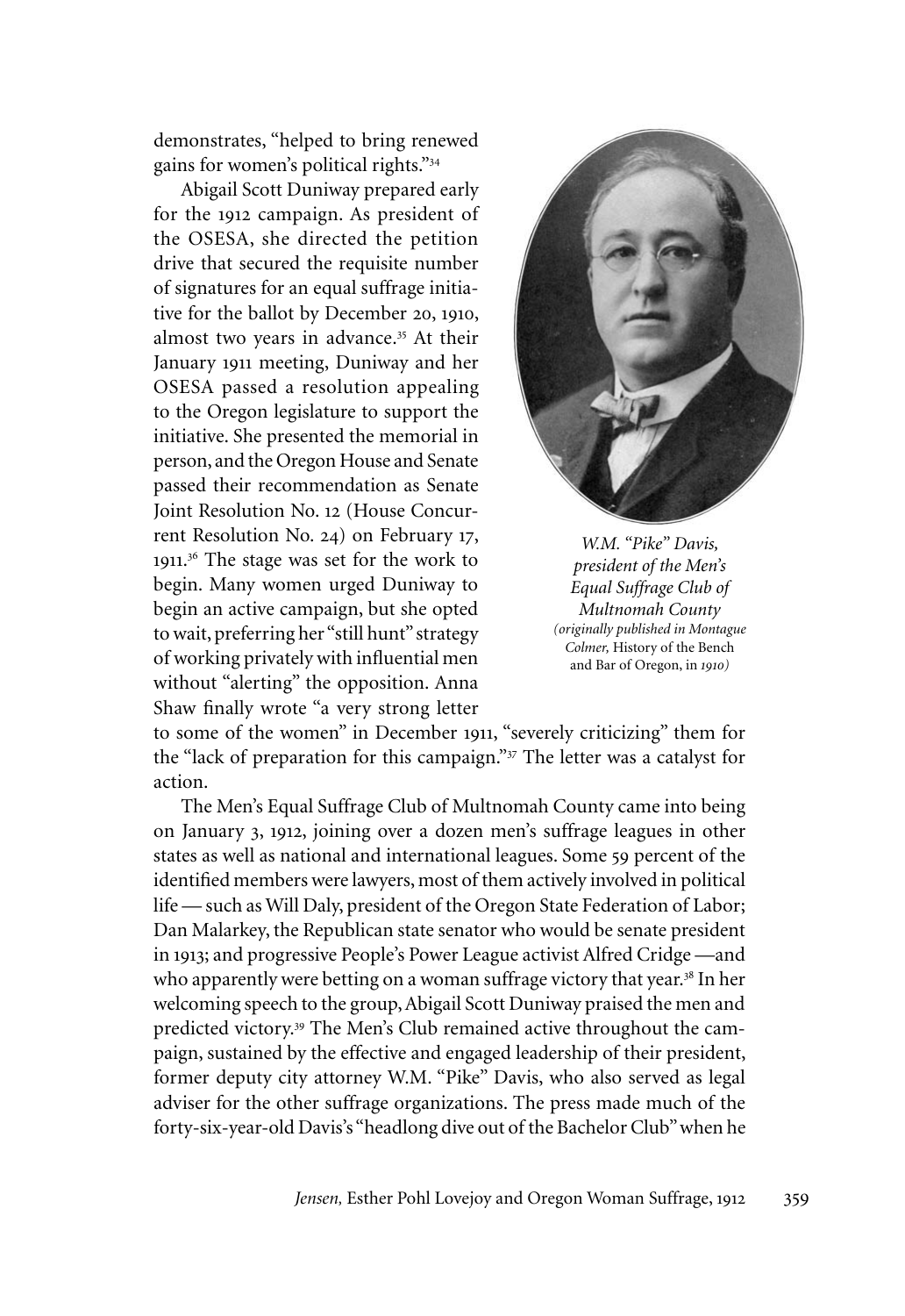

*Josephine Mayer Hirsch was president of the Portland Equal Suffrage League.* 

married Etta M. Blatchley in the midst of the campaign in June 1912 and became stepfather to her four young daughters. "'Pike' admitted today," the *Portland Evening Telegram* reported on the front page, "that he probably never would have gotten married if he hadn't become a convert to women's suffrage."<sup>40</sup>

A second influential group, the Portland Equal Suffrage League (PESL), formed in early January 1912 under the direction of Portland society leader and clubwoman Josephine Mayer Hirsch, the wealthy widow of successful merchant and politician Solomon Hirsch. Educated at St. Mary's Academy in Portland, Hirsch was active in the Portland Section of the National Council

of Jewish Women, a major supporter of the Council's Neighborhood House Settlement in the city, and a member of the executive board of the National Council of Jewish Women. To inaugurate the new PESL, Hirsch invited some two hundred prominent guests to her home on January 11 — "Nearly everybody that pretends to be anybody was there," the *Portland Evening Telegram*  reported — to hear a suffrage address by British actor J. Forbes-Robertson, then on tour.<sup>41</sup> As Sarah Evans later recalled, many wealthy society women in Portland had opposed suffrage, and Hirsch's activism was crucial. Hirsch "went directly into the camp of the enemy and organized a group of society women," Evans asserted. "No one feature [of the campaign] stands out more conspicuously for results" than the gathering for Forbes-Robertson. Some of the guests were suffrage leaders such as Esther Pohl, but most "were radical anti-suffragists" who "went away converts."<sup>42</sup> With a membership of over three hundred, the PESL would be one of the most active suffrage organizations in Portland. The *Oregon Journal* later reported that there was "a telephone plug in every room in [Hirsch's] mansion, so that a servant could get incoming suffrage calls to her, wherever she might be."43

Just a day after Hirsch's gathering, the Portland Woman's Club took on Anna Howard Shaw's call for action and endorsed woman suffrage. Club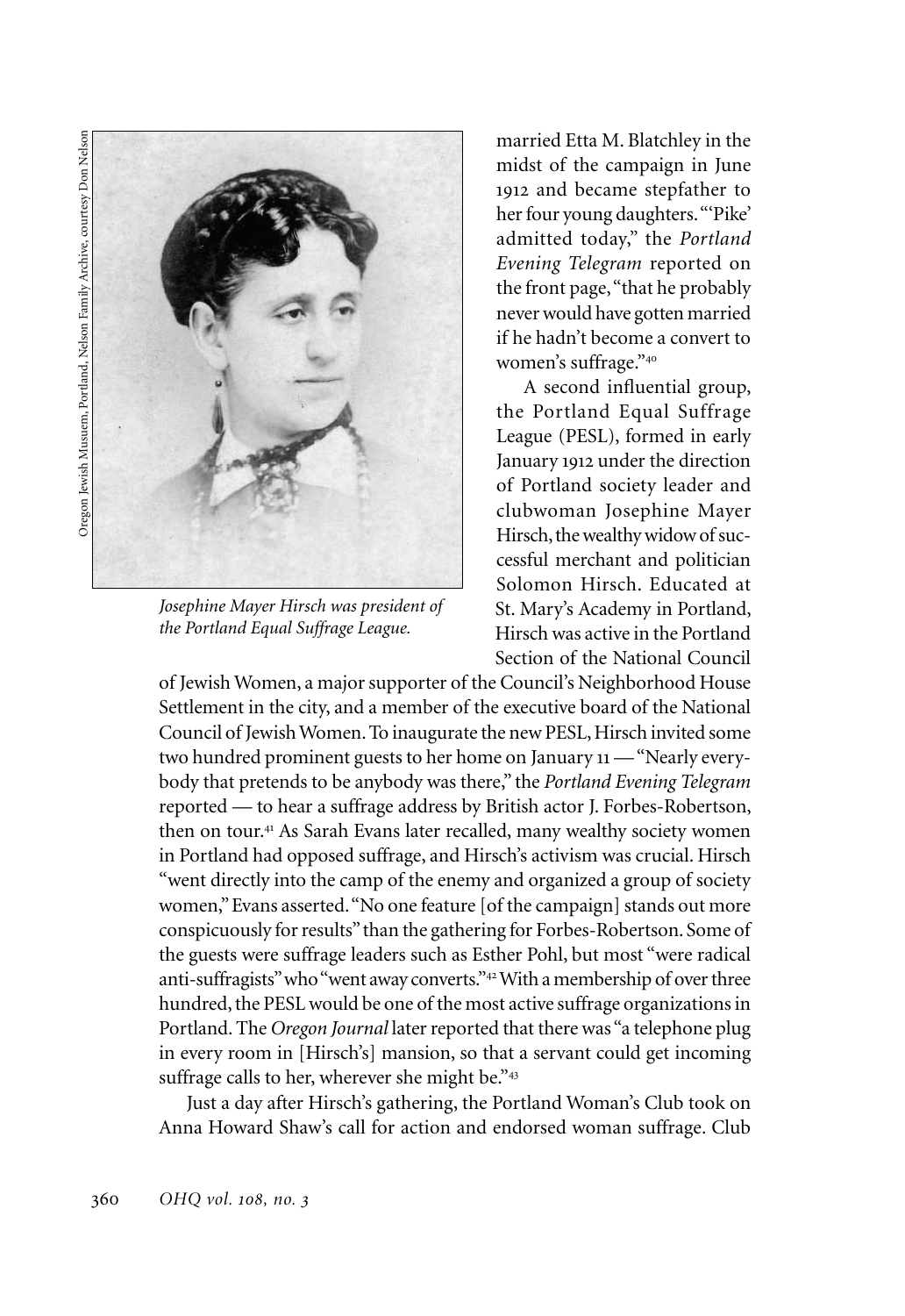president Dora Espey (Mrs. A. King) Wilson appointed Esther Pohl, Sarah Evans, and Elizabeth Avery (Mrs. Frederick) Eggert as members of the Portland Woman's Club Campaign Committee (PWCCC).<sup>44</sup> The decision might be "a matter of some surprise," Sarah Evans wrote in her regular Sunday column for the *Oregon Journal*, because club members had been divided on the suffrage question in the past. But the club, she wrote, had moved beyond the "self-improvement days," was now in touch with the "larger things in life," and had joined other organizations in supporting this "advanced step in the progress of civilization."<sup>45</sup> Abigail Scott Duniway, a member who attended the club meeting that day, felt she had been trumped. She wrote to Evans, who was also the president of the Oregon State Federation of Women's Clubs, complaining about the "secrecy" of the resolution; she was "sorry," she charged, that Evans had "thought it necessary to side-track the wheel-horseand-leader of the Cause."<sup>46</sup> Evans, a colleague of Pohl's as market inspector for the City of Portland and Pohl's longtime friend, would become one of the strongest opponents to Duniway's leadership in the campaign.

Esther Pohl sent a letter and telegram to NAWSA headquarters to tell Shaw about the PWCCC. Shaw responded, saying she was delighted with the "promise that you and Mrs. Evans would take a personal oversight of the work of the committee." She understood that neither Evans nor Pohl could leave their occupations for full-time suffrage work, but she was "perfectly satisfied" that the PWCCC would work as a board, "taking turns" at general oversight with a headquarters and strong secretary to maintain it. Pohl could "depend upon me for the two hundred dollars a month for the campaign work through your committee." The money came from a fund donated to Shaw "by a friend to be used in any way I felt would be most helpful to the campaigns," and that distinction gave her the ability to contribute to the campaign without it having NAWSA oversight. Finally, Shaw wrote, "I think we are all perfectly willing that Mrs. Duniway should bear [the] heavy burden of glory and credit if she will only give us the chance to do the work."<sup>47</sup>

Over the next several weeks, Portland women organized new suffrage groups, and suffrage received important endorsements. Charlotte Anita Whitney, president of the College Equal Suffrage League of California, and Helen Hoy Greeley, lawyer and member of the New York Equal Suffrage League, came to the city as part of an organizing tour of the state. The College League had been a key component of the California victory and represented a general shift to a new generation of suffragists and modern campaign tactics.<sup>48</sup> There was such a strong response to early meetings that February that Whitney and Greeley scheduled more lectures at the Woman's Press Club and homes of supporters.<sup>49</sup> Pohl and PWCCC members sponsored a mass meeting featuring addresses by Whitney and Greeley and local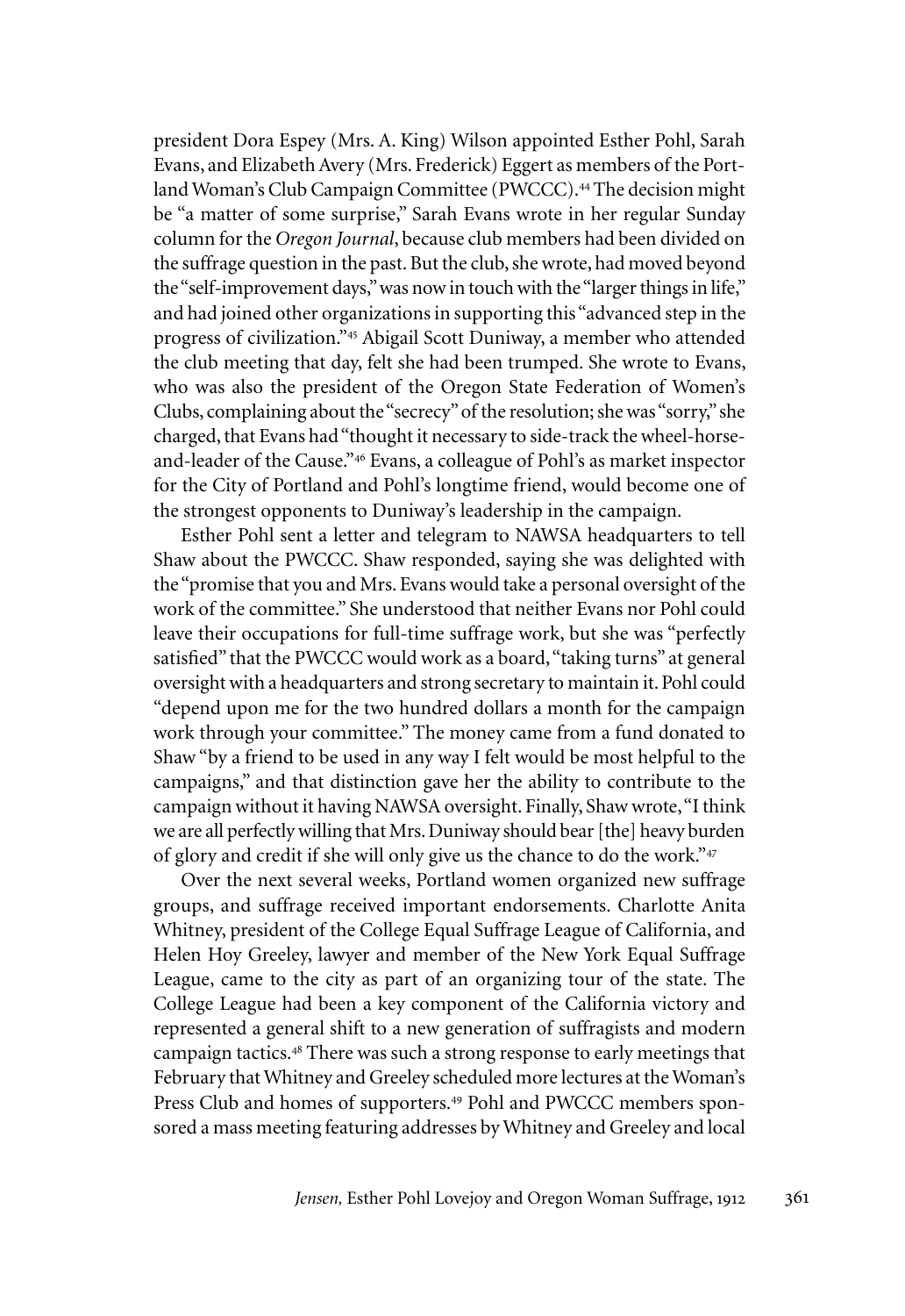## portland area suffrage organizations, 1912

American Woman's League and Republic, Rose City Chapter Arleta Equal Suffrage Association Boys' Booster Club of Portland Business Woman's Suffrage League Chinese American Equal Suffrage Society Civic Progress Circles College Equal Suffrage League, Portland Branch (CESL) Colored Women's Equal Suffrage Association (cwesa) Equal Suffrage Lyceum League Everybody's Equal Suffrage League Men's Equal Suffrage Club of Multnomah County Milwaukee-Oak Grove Equal Suffrage League Mt. Tabor Equal Suffrage League Oregon Junior Booster Club Oregon State Central Suffrage Campaign Committee Oregon State Equal Suffrage Association (OSESA) Portland Equal Suffrage League (PESL) Portland Woman's Club Campaign Committee (pwccc) Quaker Equal Suffrage Society of Portland Sellwood Equal Suffrage Club Stenographers' Equal Suffrage League Woman's Political Equality League Woman's Political Science Club endorsing organizations Central Labor Council Central Portland Woman's Christian Temperance Union (WCTU) Multnomah County WCTU Oregon Civic League Oregon Socialist Party (Branch 4) Oregon State Federation of Labor Oregon State Grange Oregon State Woman's Press Club Sources*: Portland Evening Telegram, Oregon Journal, Oregonian, Pacific Grange* 

*Bulletin, Portland Labor Press, Portland News, Portland Spectator, Woman's Journal*, and "Oregon Suffrage Associations," NAWSA Records, Library of Congress. compiled by the author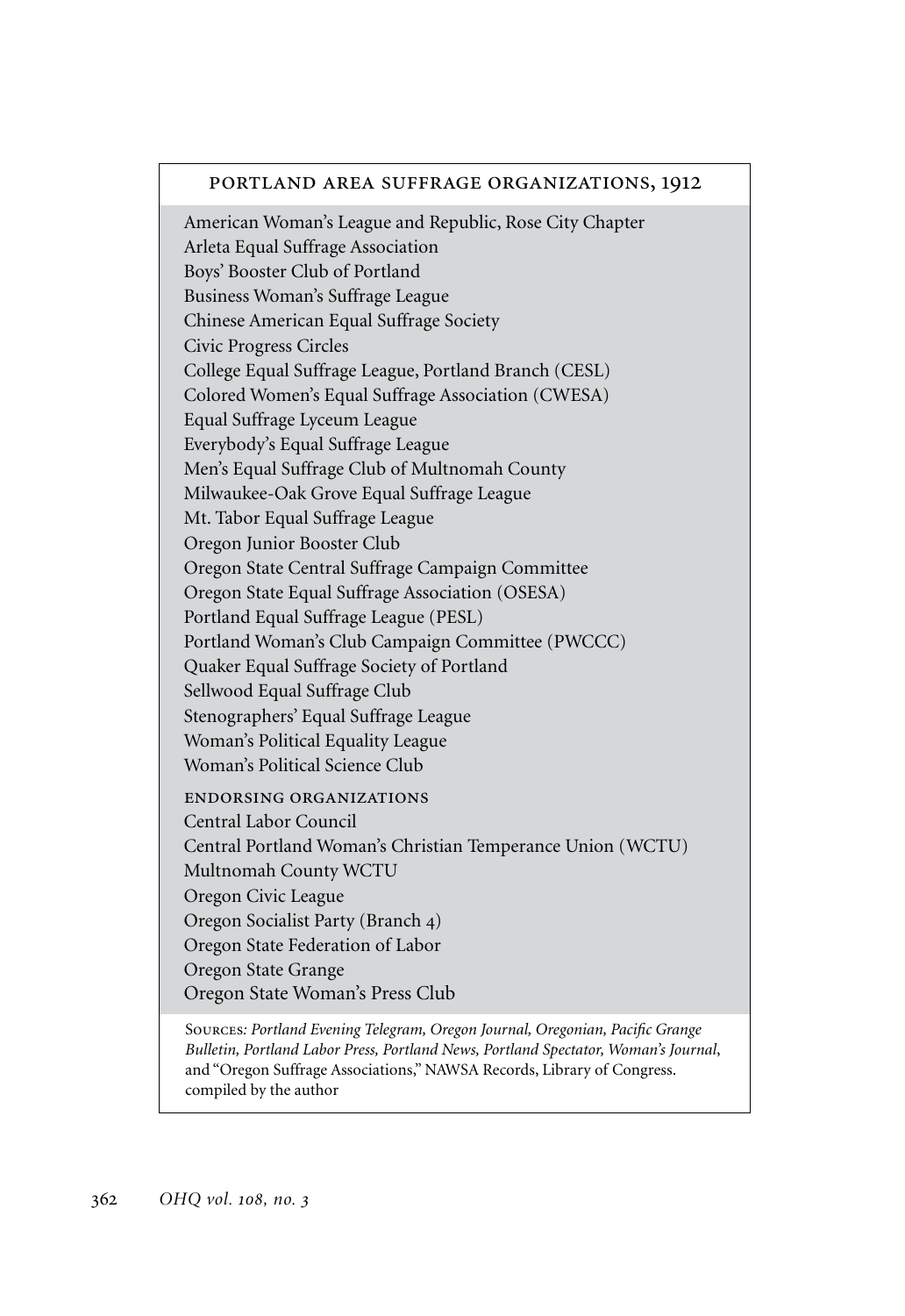suffragists Sara Bard Field Ehrgott and Sara Evans, with a discussion led by Pohl. Whitney and Greeley worked with local suffragists to form a Portland chapter of the College Equal Suffrage League (CESL). Esther Pohl and many other Portland women joined the organization, and Whitney remained in Portland as an active worker for the rest of the campaign.<sup>50</sup> At first, Duniway protested the outsiders' presence, insisting that they would "kill the whole campaign." But when it became clear that the women enjoyed strong support, she made an abrupt about-face and organized a reception for the women at the Hotel Portland "in the name of the Oregon Equal Suffrage Association." She agreed to serve as the honorary president of the CESL.<sup>51</sup>

During these same weeks, Portland women organized the Business Woman's Suffrage League and the Woman's Political Science Club to prepare women to use their vote once they had it.<sup>52</sup> Suffrage was a topic at several meetings of Portland area chapters of the Women's Christian Temperance Union (WCTU), the Oregon Civic League formed a suffrage committee, and progressive Portland lawyer C.E.S. Wood spoke on "The Woman Question, Social and Political" at a meeting of the Modern School Society at Christensen's Hall.<sup>53</sup> The Oregon State Federation of Labor, led by President Will Daly, endorsed woman suffrage at its annual convention held January 15–18, 1912, at The Dalles.<sup>54</sup>

Efforts to coordinate and facilitate this wave of activity led to conflict. Representatives from the five major Portland suffrage organizations — PWCCC, PESL, CESL, Men's Club, and OSESA — formed the Equal Suffrage Advisory Committee, with "Pike" Davis as chair, and pledged to work together for their common goal.<sup>55</sup> Duniway, in the first weeks of an illness that would claim her for the rest of the campaign, was unable to attend the meeting; but she sent trusted OSESA member E. May (Mrs. Arthur) Newill with a letter demanding that all "auxiliary" groups must be under the authority of the OSESA (and, by extension, of Duniway herself), that all dues must be paid directly to her organization, and that all groups "must report regularly" to 292 Clay Street (Duniway's home), where the "state president [Duniway] has donated parlors."<sup>56</sup> It is clear that Duniway wanted to maintain control of the process and the purse.

After the meeting, two longtime Duniway supporters, Viola Coe and Dr. Marie Equi, refused to have the CESL participate in the advisory group and called a meeting to organize an alternative central committee. Equi claimed that the meeting that created the advisory committee was "not official inasmuch as it was not called by Mrs. Duniway."<sup>57</sup> The result was the formation of a rival Oregon State Central Campaign Committee, with Duniway selecting the representatives from each "auxiliary" suffrage group.<sup>58</sup> At the same time, PWCCC members withdrew from the rival committee,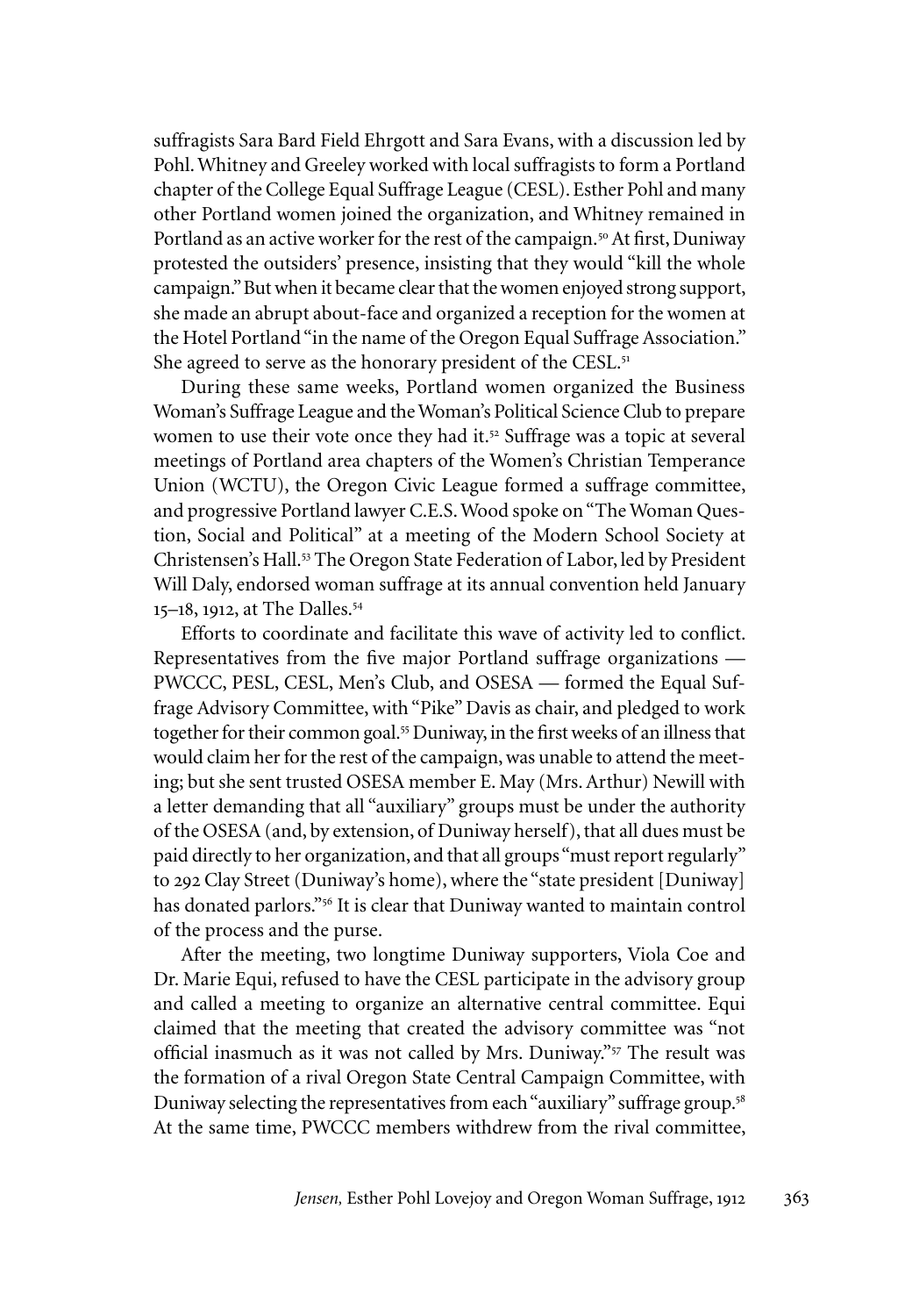stating that the goal of their group was "work and not contention."<sup>59</sup> When Shaw received Pohl's telegram reporting these developments, she wrote that "I expected . . . that as soon it was known that the money was received there would be an eager scramble for it. . . . the one thing to do is to ignore the fact that there is any trouble and go right straight ahead as if there were none. . . ." Shaw continued: "Whenever it is possible for you to co-operate with Mrs. Dunniway [*sic*] do so, show her any courtesy you can, put on her brow a halo or a laurel wreath or an Eagle plume if possible, but keep the money to push the work."<sup>60</sup>

With the extensive publicity about the woman suffrage campaign and the now-established Portland pattern of independent suffrage groups — and perhaps also as a result of these conflicts over campaign organization and tactics — suffrage supporters continued to create Portland leagues, which would number twenty-three by the end of the campaign.<sup>61</sup> These diverse suffrage organizations created a context in which many women and some men worked for the cause, perhaps taking on more active roles in this work because of the decentralized, multi-organizational structure. The variety of organizations and the pragmatic need to address male voters also meant the possibility of limited, yet significant cooperation across lines of race and class. Duniway's illness, the conflicts over financial backing and power, and the view among many suffragists that this campaign needed to be different from previous ones all contributed to the diversity of suffrage groups rather than a single-organization movement. And each group could tailor its message to its specific audience and community to rally the maximum number of male voters to the cause. This may also be a reason why the prohibition/antiprohibition conflicts were not a strong element of the 1912 campaign: there were many other arguments and issues and organizations at hand.

In Portland, there were neighborhood-based groups such as the Milwaukee-Oak Grove and the Sellwood Equal Suffrage Leagues and groups representing special interests among suffragists such as the Stenographer's League and the Quaker Society. The Rose City Chapter of the American Women's League and Republic linked Portland with this national woman's educational and suffrage organization. The PWCCC corresponded with seventy suffrage organizations across the state, and Portland-area newspapers reported on fifty-seven leagues and clubs statewide.<sup>62</sup> Other non-suffrage organizations — including Portland's Central Labor Council, the Socialist Party of Oregon, the Oregon State Grange, and the State Woman's Press Club — joined the State Federation of Labor, the Civic League, and the WCTU with official endorsements of suffrage, lending strength, legitimacy, and publicity to the campaign. The support of these groups and the active role of C.E.S. Wood, Will Daly, Alfred Cridge, and others provide evidence that,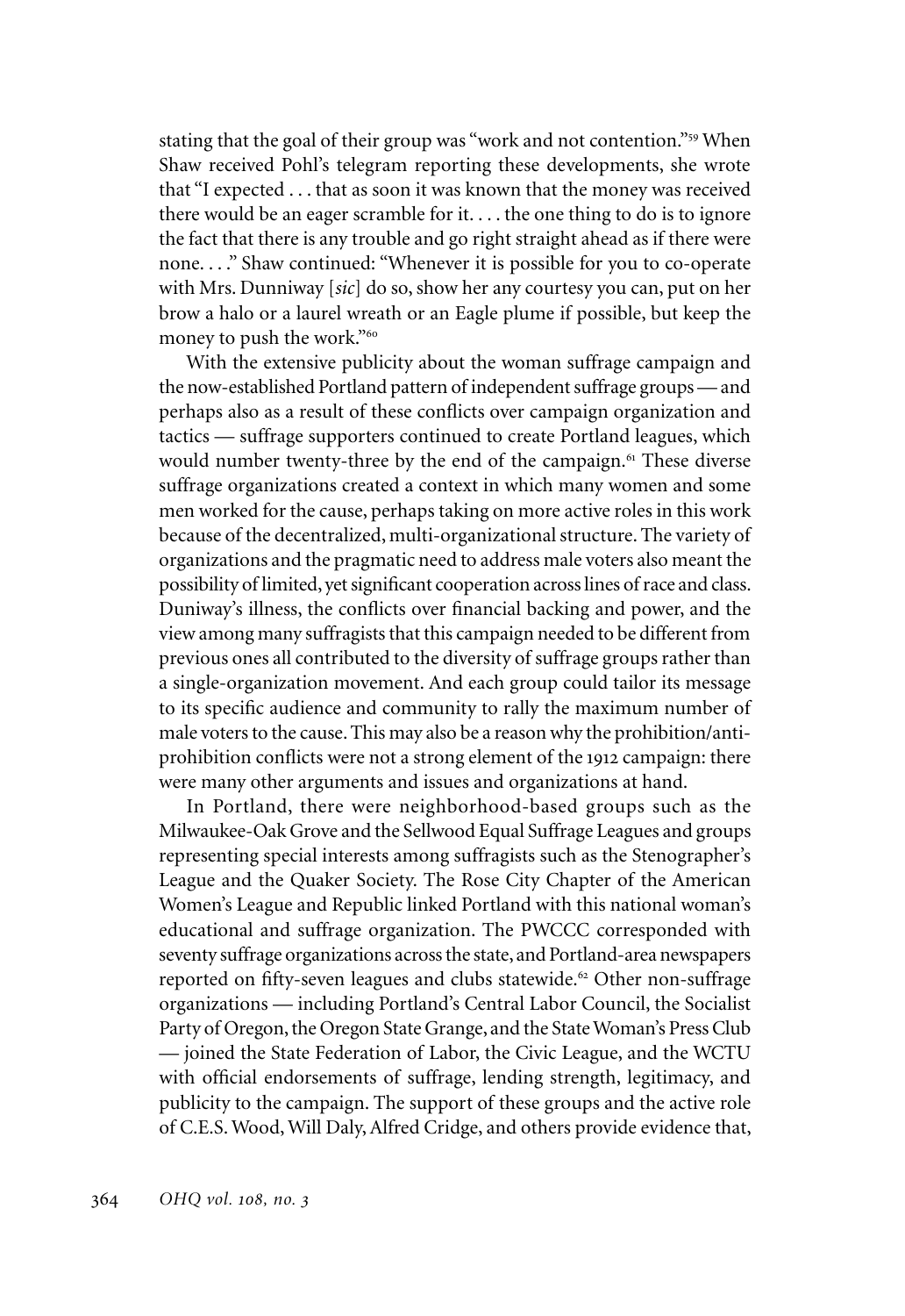contrary to Robert Johnston's assertion, direct democrats and suffragists made alliances to support suffrage in 1912.<sup>6</sup>

In May, members of the three-month-old Colored Women's Council of Portland organized the Colored Women's Equal Suffrage Association (CWESA). The association was open to women who were members of Portland's African American churches — First African Episcopal Methodist Zion Church, Bethel African Methodist Episcopal, Mount Olivet Baptist, and First African Baptist — "with the object of spreading equal suffrage ideas among those of the race."<sup>64</sup> Katherine Gray served as the first president, with Mrs. Lancaster the vice president and Edith Gray the treasurer. Hattie Redmond was the organization's first secretary and later served as president. Across the campaign, CWESA members attended lectures by leaders of the African American community and also invited white suffragists to speak, including Esther Pohl, Viola Coe, and Sara Bard Field Ehrgott.<sup>65</sup> When Pohl spoke at a public meeting in September at Mount Olivet Baptist, Hattie Redmond explained to the *Oregonian* that "the meeting had not been sufficiently advertised to bring out a large attendance," but the reporter noted that "those present were enthusiastic for the cause."<sup>66</sup>

Portland's CWESA was among "hundreds of African American women's clubs mobilized for the vote" in the first decades of the twentieth century,



*Hattie Redmond served as president of the Colored Women's Equal Suffrage Association (CWESA).*

and it mirrored national trends in members' club and church associations.<sup>67</sup> Although national and local discrimination had barred African American women in Portland from membership in white women's clubs since 1902, the CWESA was included in the broader suffrage coalitions of Portland in the 1912 campaign.<sup>68</sup> A CWESA representative served on the Central Campaign Committee, and mainstream Portland newspapers included information about the CWESA's activities with other suffrage events. At the August 1 meeting of the Central Campaign Committee, the group announced that it had doubled its membership and "that the editor of their paper, the Advocate, favored the movement."<sup>69</sup> Significantly, proclamations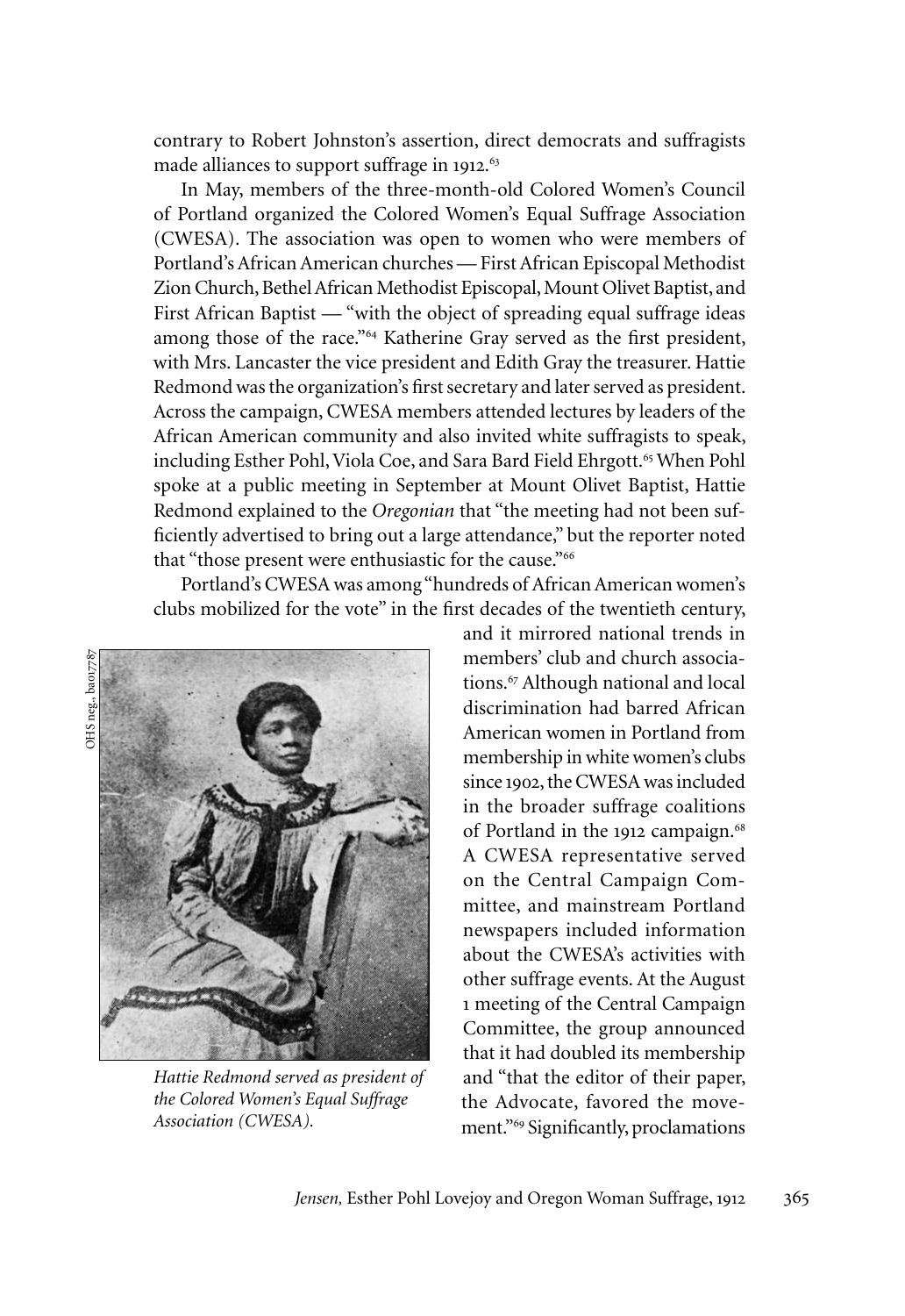issued in November 1912 before the suffrage victory on behalf of "Presidents of all the suffrage organizations in Portland" and after the election by the Central Campaign Committee included Hattie Redmond and the CWESA.<sup>70</sup> While the decentralized, multi-organizational nature of the 1912 campaign did not eliminate racism against African American suffragists, in Portland it appears that it did create conditions of partial coalition-building and participation.<sup>71</sup>

Timing and circumstances also promoted limited interracial activism among white and Chinese American suffragists in Portland during the campaign. With the overthrow of the Qing monarchy and the establishment of the Republic of China in 1911, Chinese women activists pursued the promise of woman suffrage under the new regime until 1913, when suffrage and other progressive democratic reforms were prohibited under the presidency of Yuan Shikai. Woman suffragists in China drew international attention during this period, and in September 1912 leaders of the International Woman Suffrage Alliance toured Nanjing, Shanghai and Beijing and drew large audiences. In Portland, as in San Francisco, the nationalist movement inspired some Chinese American women to become "new women" and to take on reforms for women's rights.<sup>72</sup> As the Oregon suffrage campaign of 1912 coincided with the struggle for woman suffrage in China, Chinese American women in Portland formed an equal suffrage society with Dr. (Mrs. S.K.) Chan as its president. At the invitation of the CESL, some 150 suffragists, Esther Pohl among them, attended a luncheon for Chinese American suffragist guests on April 11. The event made history, the *Oregonian* reported, as Chinese American women sat "side by side with their Caucasian sisters." Yet, a racial gulf still separated suffragists, as "white suffragists yesterday learned for the first time of the existence of such an organization [of Chinese American suffragists] in the Chinese quarter."73

White and Chinese American suffragists in Portland publicized and politicized woman suffrage activism in China. In March 1912, when it appeared that China had granted suffrage to women in Nanking, members of the Central Campaign Committee joined other suffragists in sending "felicitations" to Chinese women, congratulating them on the victory. And Esther Pohl and the PWCCC sent a message directly to the Chinese consul of the Northwest, Portland merchant Moy Back Hin, congratulating the new republic and hailing China as a true democracy, "a government of all the people, and not a government of half the people as we have in Oregon."<sup>74</sup> In her speech at the April suffrage luncheon, Chan underscored the theme of "catching up" with China. With her daughter Bertie interpreting, she said that China had taken a step ahead of the United States and Oregon by granting the ballot to women: "Oregon is bounded by states in which women are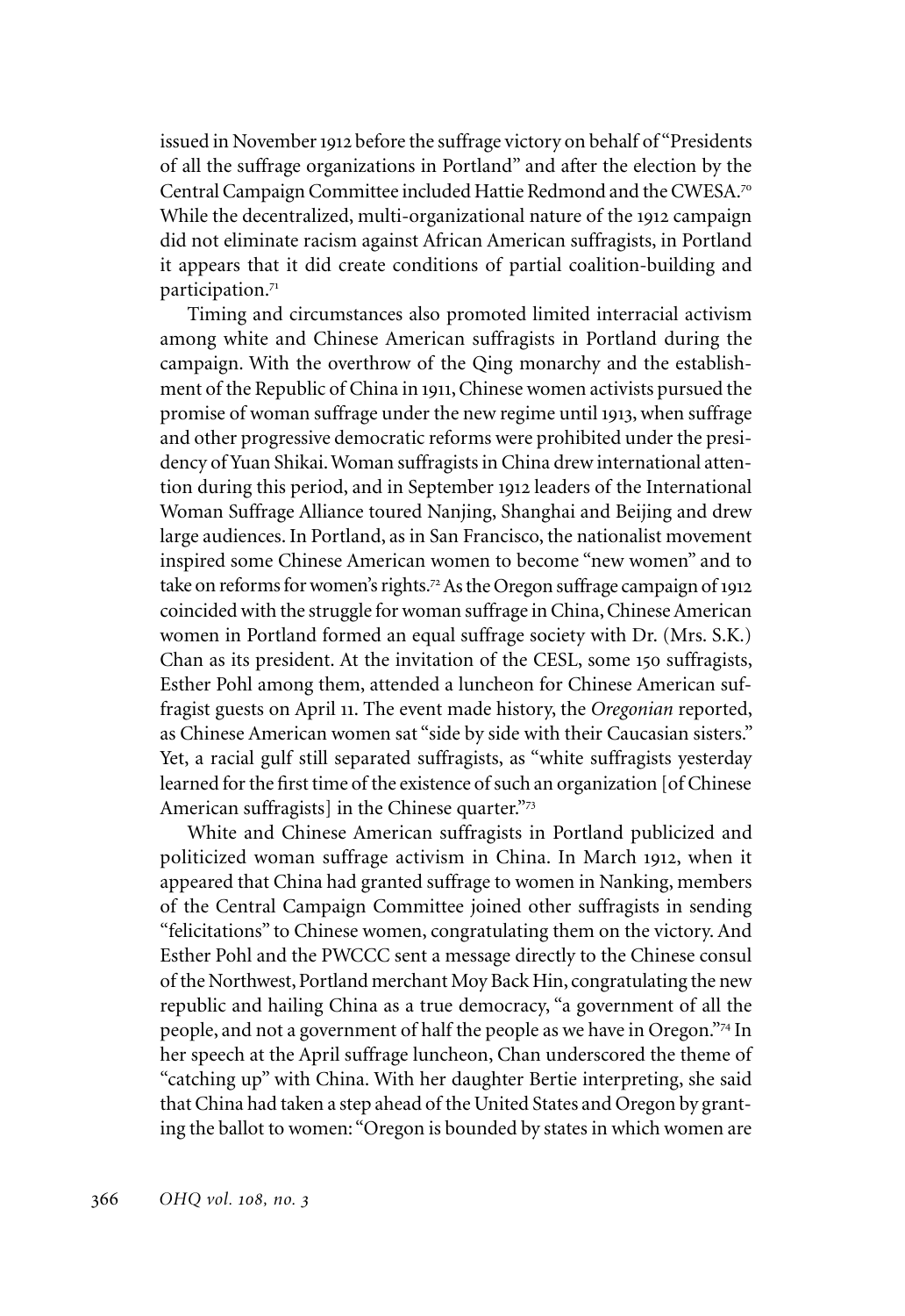

*Women gathered for the Portland Suffrage Luncheon on April 11, 1912. Front row, left to right: Bertie G. Chan, Mrs. Herbert Low, Edna Low, Dr. (Mrs. S.K.) Chan, Ida Tong, Mrs. Ng Tong. Back row: La Reine Helen Baker, Buehlah Tong, Sarah Commerford, and Fannie Chan.* 

on equal terms with the men [Idaho, Washington, and California], China completing the square." She expressed the hope that Oregon would soon "take her place among them."<sup>75</sup>

Esther Pohl shaped her own suffrage activism in the context of these diverse groups and activities, with the strength of her relationship with Anna Howard Shaw, and with a commitment to create coalitions and coordination among the burgeoning woman suffrage ranks. On January 28, 1912, she organized a meeting of suffrage workers at which "plans for the upcoming campaign were informally discussed." She brought together suffrage supporters from varied backgrounds, most of them professional and wage-earning women*.* <sup>76</sup> The group organized a twice-monthly votes-for-women forum in the Olds, Wortman & King department store auditorium, each facilitated by a different suffrage society. These forums continued throughout the campaign and became a key venue for suffrage addresses and discussions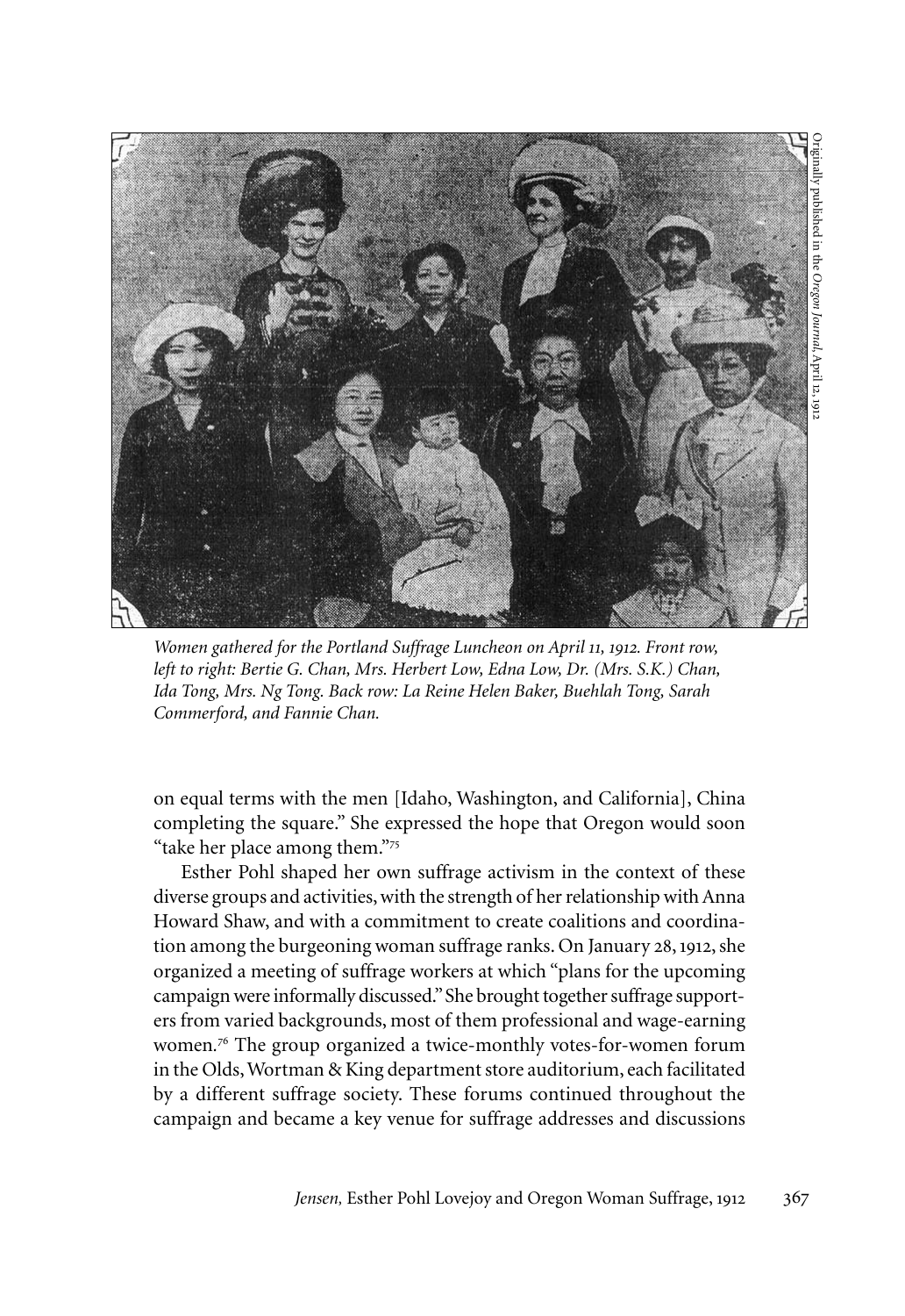and a bridge across organizations. On February 10, Pohl organized a Votes for Women Dinner at the Arcadian Garden of the new Multnomah Hotel to "get as many new faces as possible" and plan for future events.Here, again, Pohl worked to build a coalition of suffragists, this time with two teachers, three bookkeepers and stenographers, four women associated with medicine, three women journalists, four wives of Portland lawyers, and her colleague Sarah Evans.<sup>77</sup> When the PWCCC reported that work had begun "toward organizing the various women in trades, professions, employment, and societies" such as "the business women, sales and office women and those in the professions," the group was apparently highlighting Pohl's efforts at collaboration.<sup>78</sup>

Pohl continued her leadership role on the PWCCC and also had membership in the PESL and the CESL, but in September she announced the organization of a new suffrage organization, Everybody's Equal Suffrage League. It was a symbolic protest against the conflicts among suffrage organizations and the hierarchies within them but also a celebration of the broad coalition of suffrage supporters in Portland and in Oregon and the populist promise of the campaign. At the end of July, Pohl left Portland to marry George Lovejoy, an insurance manager and entrepreneur who had moved to Portland in 1911. On their return, she implemented plans for Everybody's League with the philosophy that the group was "free from all cliques and class distinctions and open to all" and that "members scorn any rules and regulations." A commitment to including wage-earning women was central to Pohl Lovejoy's vision. Working women had told her that subscriptions for other suffrage groups (sometimes at several dollars per month) were out of their reach, but they wanted to participate. Anybody could be a life member of Everybody's League for a subscription of twenty-five cents, and everybody who was a member was automatically a vice president.<sup>79</sup> According to the *Oregon Journal,* the "notable thing about the league is its democracy, the membership includes both men and women, young and old, and from the humblest walks of life up to and including United States senators and supreme judges."<sup>80</sup> Everybody's League principles struck a cord with many Portlanders, and the group enjoyed much favorable press, including news of the subscription of New York suffragist and society leader Alva Belmont. By the close of the campaign, the League had some six hundred members. Pohl Lovejoy and Everybody's League also joined the Central Campaign Committee, something that the PWCCC never did because of conflicts with Duniway and her supporters.<sup>81</sup>

Pohl Lovejoy also connected with suffrage groups through her own talks to organizations and by facilitating the visits of national speakers. She was a frequent speaker at the Olds, Wortman & King auditorium forums and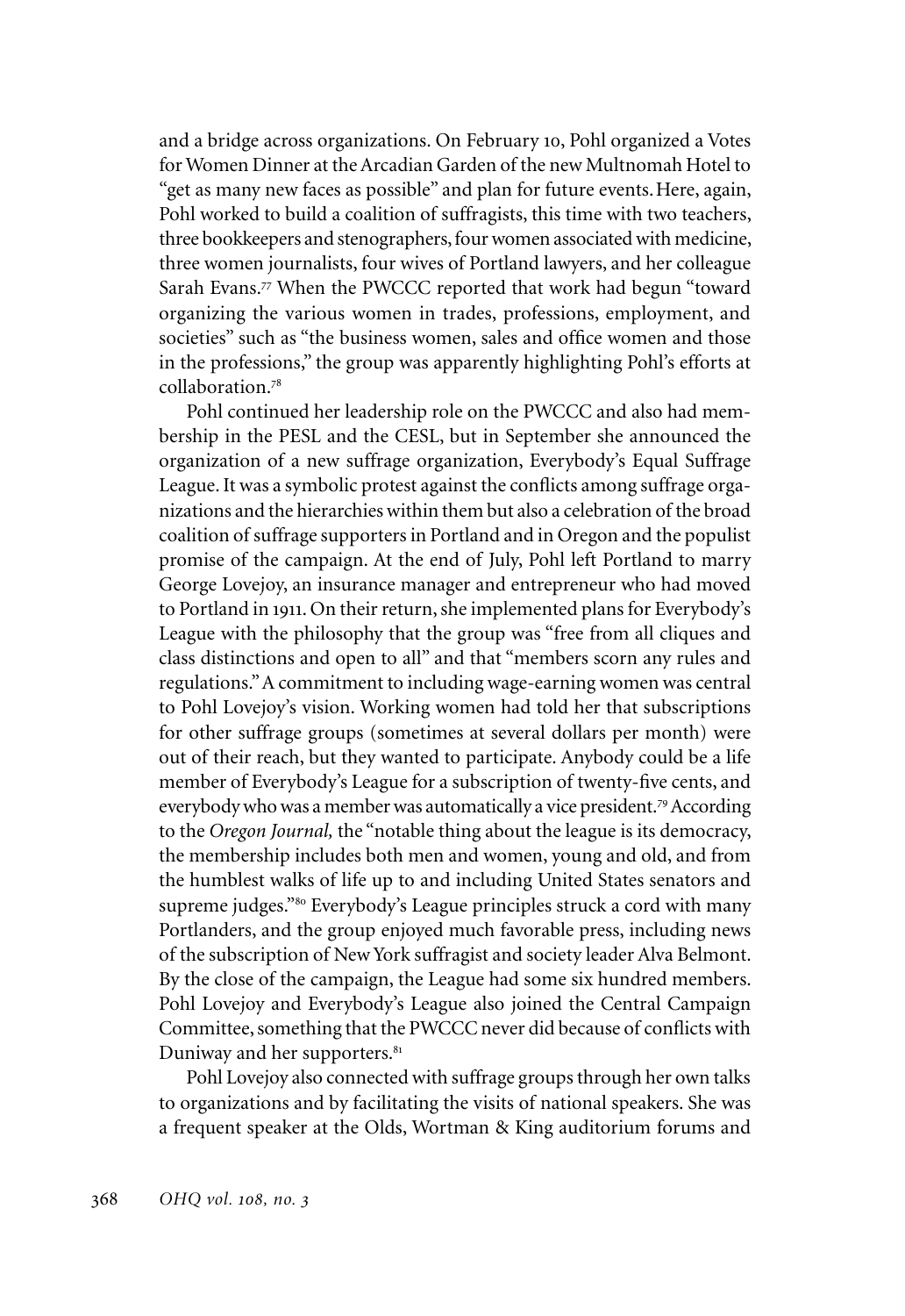became a leader of the Equal Suffrage Lyceum League, whose goal was to bring prominent suffrage speakers to Portland. She spoke at a University of Oregon Alumnae dinner, to the Portland Transportation Club — with "unique invitations in the form of a prescription signed by Dr. Pohl" — to the members of the Grange, and to the Colored Women's Equal Suffrage Association.<sup>82</sup> With Elizabeth Eggert and Grace Watt Ross, she traveled to Eugene to help organize that city's suffrage league and was principal speaker; and with Sara Bard Field Ehrgott, she addressed the Oregon Irrigation Congress on the importance of women's votes. In her speeches, Pohl Lovejoy voiced some of the common themes of the campaign: Oregon needed to "catch up" with Idaho, Washington, California, and China and grant the vote to its women; woman suffrage was just and equitable; and women needed suffrage to make laws for a better community. She also used experiences from her own life and career, arguing that the vote was important to make workplaces safe, wages fair, and occupations open to women.<sup>83</sup>

Pohl Lovejoy also stressed that women needed the vote to maintain healthy communities. In a speech to the Oregon Grange in August, for example, she asked if a woman who

is compelled to drink infected water because the city in which she lives empties its sewage into the river at one point and takes its drinking water out of it at another is . . . not just as apt to die from Typhoid as the man who approves of the system? If she is too poor to pay the water rate fixed by the city government, the water is promptly turned off though she may have a half dozen thirsty children waiting at the faucet.

Women, she said, should have a voice in "making those laws."<sup>84</sup>

Pohl Lovejoy achieved a strategic victory with the successful campaign visit of NAWSA president Anna Howard Shaw in September 1912. When she wrote that summer urging Shaw to come to support the campaign, Shaw replied: "Do you really think it would be to the advantage of Oregon to have me come? . . . I am interested in Oregon, would give my last bottom dollar to have it carry . . . and I don't care a fig how much I am abused by any person or any Society in the State if I could really feel that it would be helpful to the cause for me to come." By mid-August, Shaw and Lucy Anthony had firmed up plans for an Oregon campaign visit. When the bedridden Abigail Scott Duniway learned of Shaw's impending visit, she "issue[d] an order" for Shaw "not to set foot upon" Oregon soil, saying that she would not receive the NAWSA president until she did it "in Hell." Pohl Lovejoy wrote Shaw with the details, and Shaw replied: "I'm glad you had the sense and spunk to write me that letter. It has decided me to go no matter what...." Of Duniway, she wrote: "Poor old bluffer . . . I never intend to take a trip to that country [Hell] and with all her faults I hope she will not."85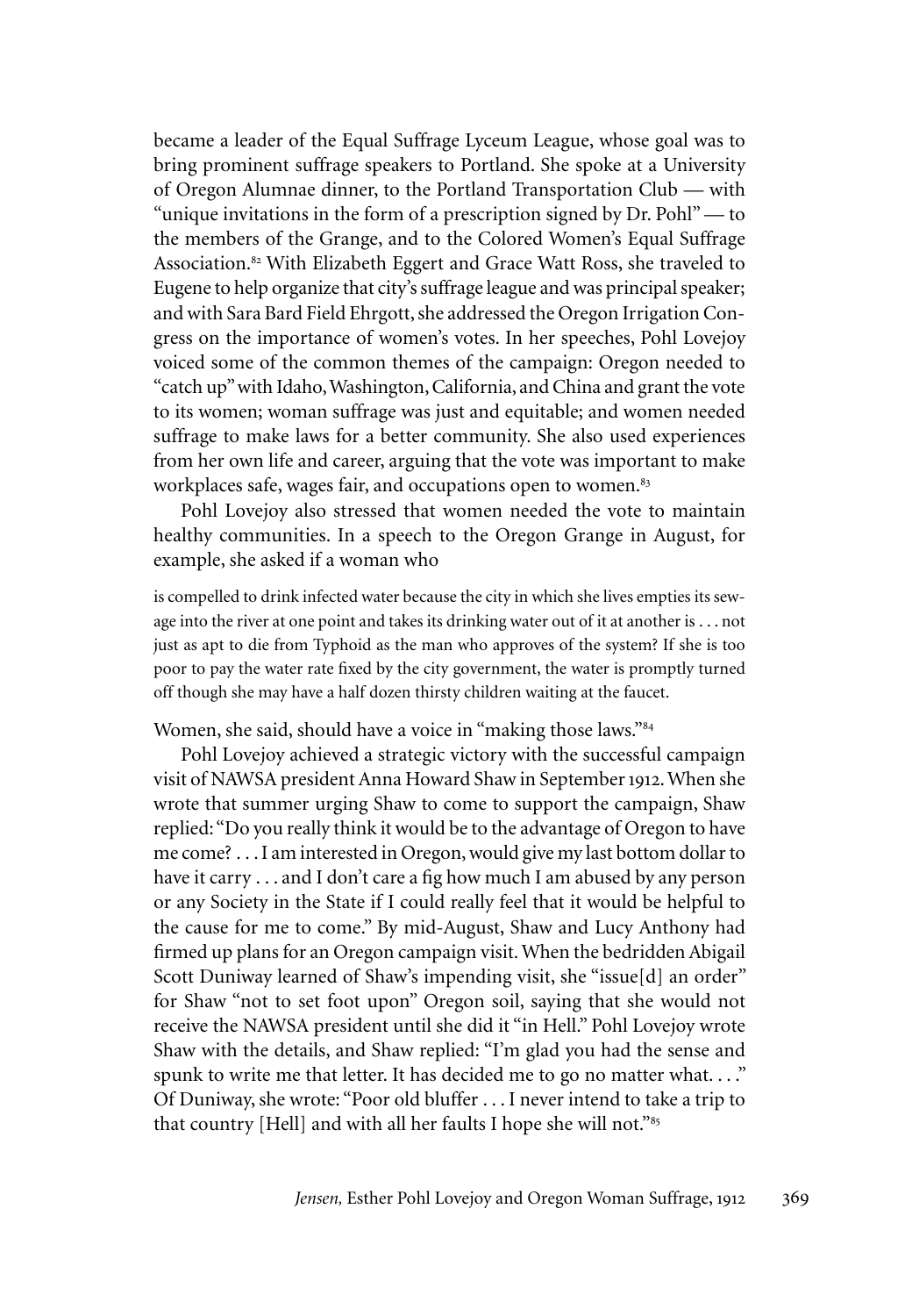

*Members of the Portland Woman's Club Campaign Committee canvass for suffrage in April 1912. Pictured from left to right are committee members Elizabeth Avery Eggert, Grace Watt Ross, and Esther Pohl. Frances Xavier Matthieu, a suffrage supporter, stands in front.*

Shaw took to the campaign trail in August 1912, visiting states that were currently debating woman suffrage amendments — Ohio, Michigan, Wisconsin, Oregon, Arizona, and Kansas. Pohl Lovejoy was there to launch the Oregon segment of Shaw's trip at the Pendleton Round-Up on September 27. Shaw spoke from an automobile, "holding the meeting at night on the street in which thousands of horsemen — cowboys, Indians, and ranchmen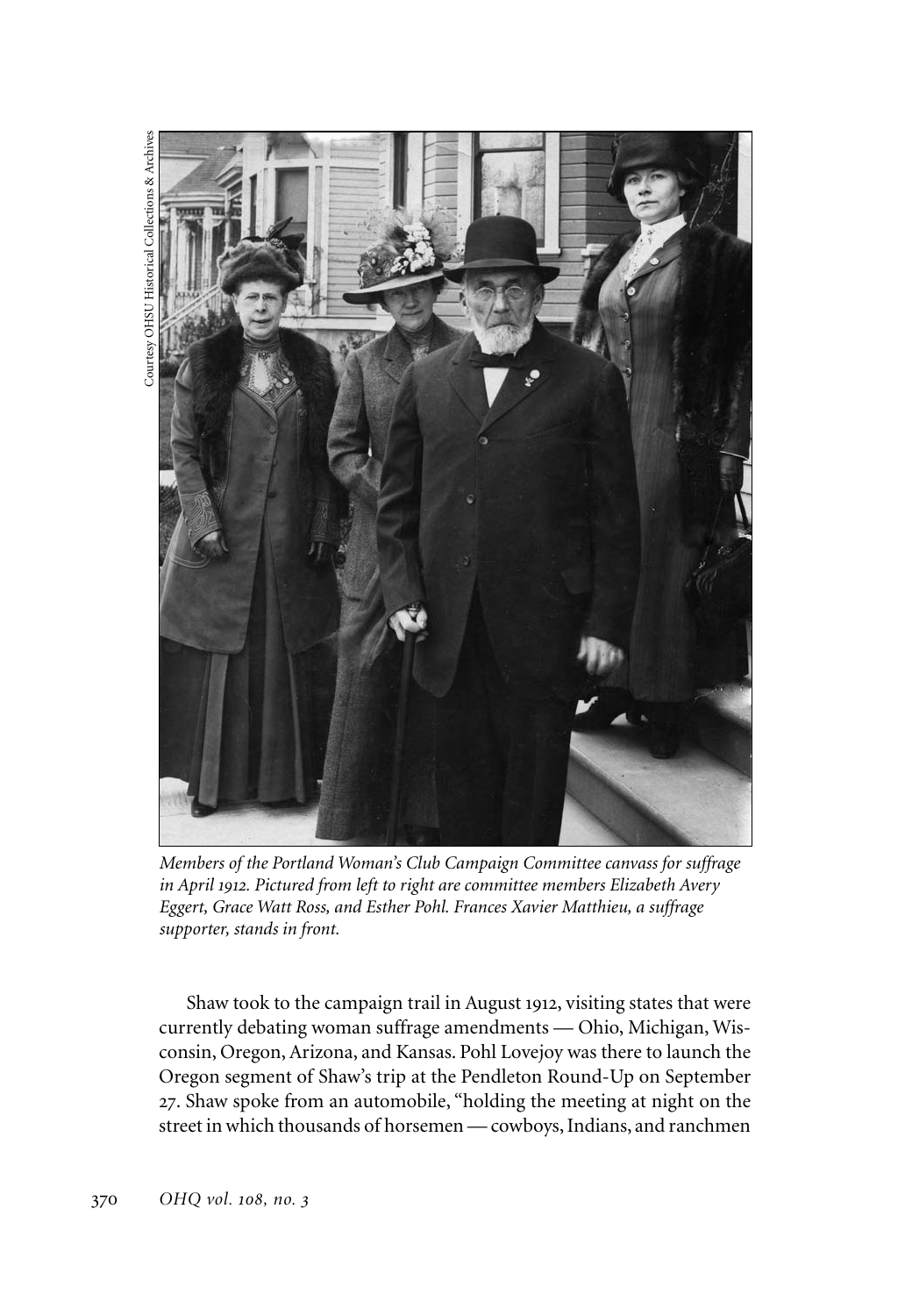— were riding up and down, blowing horns, shouting and singing" until they quieted for her address. People cheered, stopped to talk and shake her hand, and threw flowers into the car. Her one regret, she said, was that she had arrived too late to see the cowgirls compete.<sup>86</sup>

Pohl Lovejoy, Shaw, and Lucy Anthony traveled by train to Portland, where ten carloads of supporters greeted them with banners and cheers at the Union Depot. Pohl Lovejoy drove the women to Fifth and Alder and parked by the curb, where Shaw spoke standing from the seat of the car for an hour and a half to a crowd of six hundred people. The *Oregonian* described her "instant appeal" to the audience, and the *Oregon Journal* claimed that she held "complete sway over those within the sound of her voice." Shaw's nonstop pace and her enthusiastic reception continued for two more days, with speeches at several locations, a luncheon in her honor at the Hotel Portland with some five hundred guests, an address to the PESL, and a mass meeting at the Multnomah Hotel Ballroom.<sup>87</sup>

Shaw was "delighted with the reception" in Oregon and confident that it signaled a suffrage victory in November. "She based her hopes," the *Oregonian* reported, "on the hearings accorded her in the streets . . . the 'Let 'er Bucks' down at Pendleton had given her hearing after hearing, without an interruption or a jeer." She found the same in Portland, "on the corner of Fifth and Alder just as much as in the ballroom of the Multnomah Hotel." Following the advice she had given Pohl Lovejoy she "spoke feelingly" to Portland's First Congregational Church "of the work done by Mrs. Abigail Scott Duniway." She hoped that Duniway might "live until Oregon men have recognized the justice of political equality for women."<sup>88</sup> From Portland, Shaw traveled to the university campuses at Corvallis and Eugene, to Roseburg, Grants Pass, Ashland, and Medford. Pohl Lovejoy believed that the benefits to the Oregon campaign were incalculable. "The number and enthusiastic spirit of those attending these affairs," she and the PWCCC reported, "has given a marked stimulus to the campaign and been a splendid means of advertising."<sup>89</sup> In later years, Pohl Lovejoy summed up this portion of the 1912 suffrage victory this way: "Dr. Shaw — Let 'er buck."<sup>90</sup>

TWENTIETH-CENTURY SUFFRAGISTS, Margaret Finnegan points out, "mastered modern means of advertising, publicity, mass production, commercial entertainment . . . and publishing" during an era of growing consumer culture to "sell suffrage." Gayle Gullet notes this transformation in the California women's movement, and Rebecca Mead cites these tactics as part of the modern movement for suffrage in western states. Pohl Lovejoy understood that the new suffrage campaign needed mass advertising and public relations. From their headquarters in the Rothchild Building, she and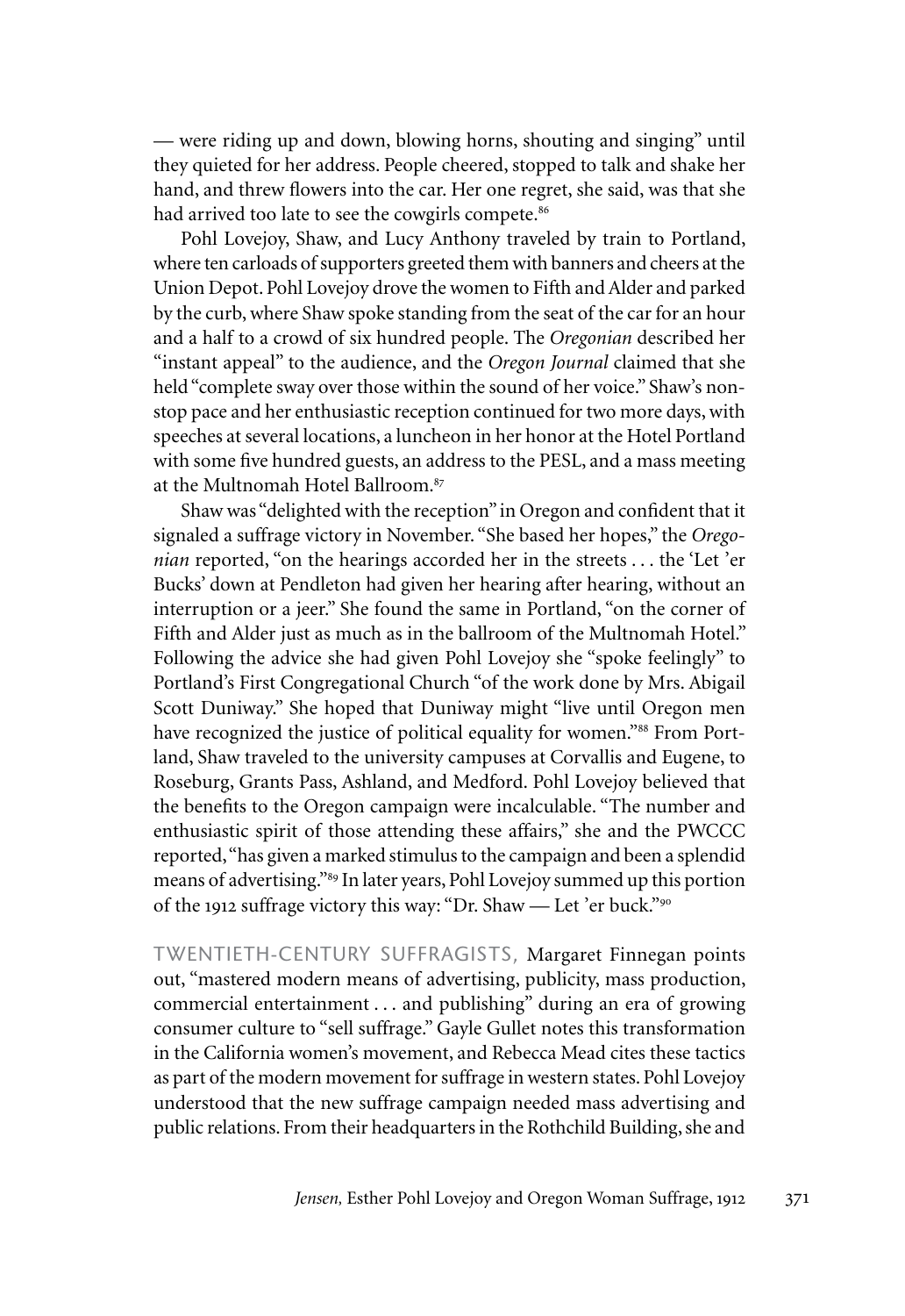her colleagues in the PWCCC managed an inventory of "Votes for Women" buttons, banners, flags, and leaflets in the yellow suffrage colors — 165,000 pieces of literature and 50,000 buttons in all. PWCCC members dropped green leaflets down on Washington Street and mounted a twelve-foot-high green "Votes for Women" sign on St. Patrick's Day, and sent yellow banners down into the line of march during a Socialist demonstration. Toward the close of the campaign, Pohl Lovejoy headed up a "suffrage flying squadron," with supporters driving through small towns and rural routes tacking up suffrage signs and placing literature in mailboxes and in community centers. With other organizations, she helped to sponsor suffrage slide shows at Portland's motion picture theaters. "One of the notably striking ones shows the states of California, Washington and Idaho with portraits of a man and woman in the center surrounded by the products of the states," the *Oregon Journal* reported. "The state of Oregon is represented by a lonely, dejected man. The lesson is obvious."<sup>91</sup>

Pohl Lovejoy used the Portland Rose Festival in June to promote the cause with the Suffrage Lunch Wagon. Working with Davis of the Men's Club, who was one of the festival organizers, she and Mrs. John Scott led the way as members of the PWCCC prepared and sold sandwiches, doughnuts, ice cream, and sodas on the downtown streets for two hours each day of Rose Festival week. They decorated the "Ballyhoo Wagon," donated by the Speedwell Auto Truck Company with "bunting, festoons of rose and green, votes for women flags, and signs that bring home the Pacific Coast Suffrage slogan: 'Oregon Next.'" Davis rode along as the "spieler" and "attracted crowds and made them buy whether they were hungry or not."<sup>92</sup> The group invited Hilda Keenan, an actor performing at the Orpheum Theater, to lend her celebrity to the cause. Keenan won spectators' acclaim as she successfully tossed a sandwich to a sailor watching the festivities atop a telephone pole. When the occasional anti-suffragist "hissed" the wagon along the route, suffrage workers rang a dinner bell and smiled, and the crowd responded with "ovations."<sup>93</sup> It was all spectacle and street performance by design. The "famous suffrage truck" drew festival-goers and spectators by the hundreds and provided unforgettable entertainment and suffrage publicity through the week.<sup>94</sup>

Through the work of diverse groups, the 1912 Oregon campaign became part of the modern suffrage movement, designed to appeal to a wide range of male voters who were used to mass media and advertising. As one of the PWCCC's first activities, secretary Nan Strandborg established a "bi-weekly suffrage news service," sending press releases to "every newspaper in Oregon." The *Oregonian*, the *Oregon Journal,* the *Portland Evening Telegram*, the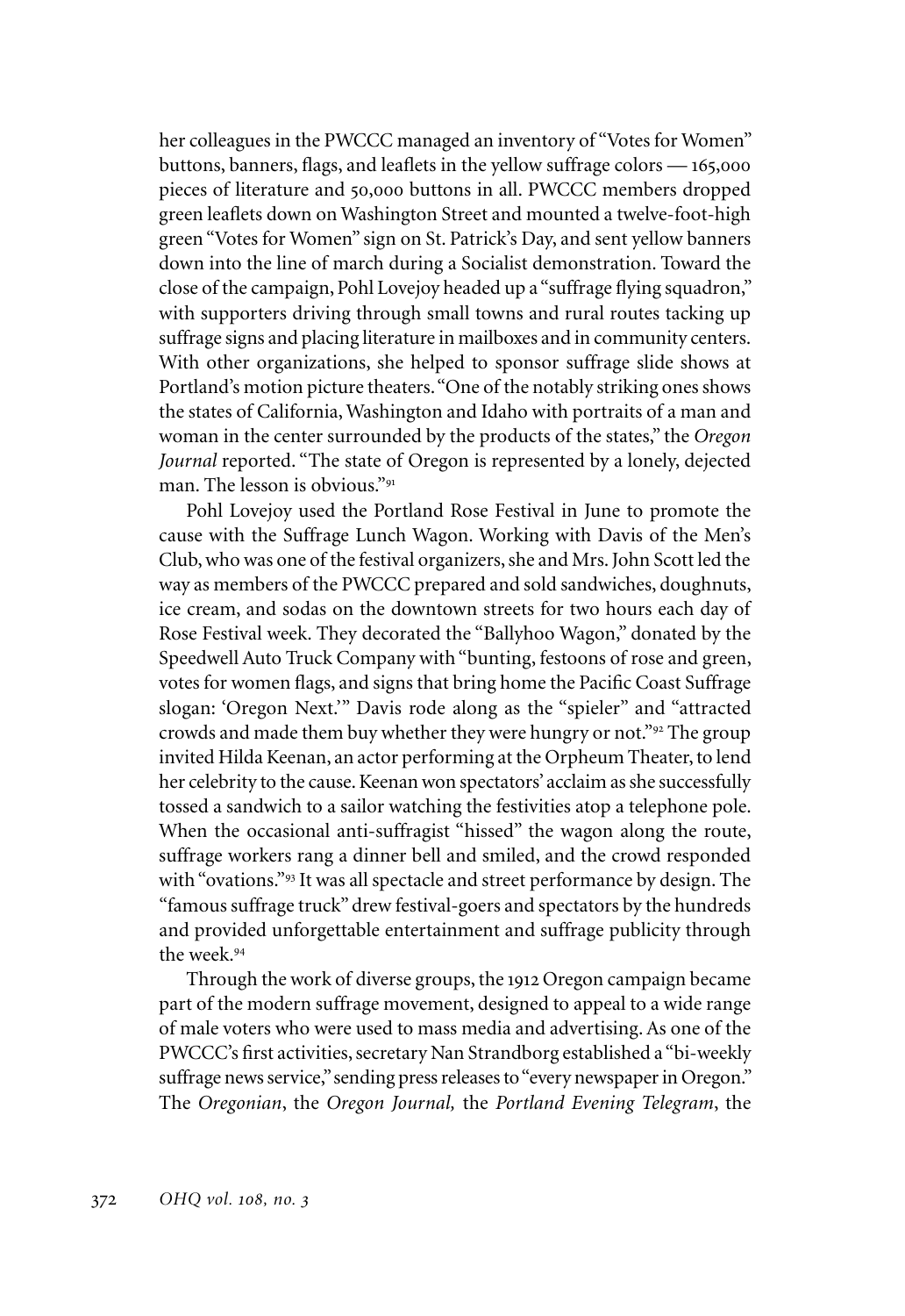worker-oriented *Portland News*, and the *Portland Labor Press* all covered suffrage news and events. In October 1912, the *Oregon Journal* created a regular column entitled "What Suffragists Are Doing," and suffrage organizations advertised heavily in both mainstream and specialized Portland newspapers.<sup>95</sup> The PESL placed an ad in the *Portland News*, and the CESL reached out to Italian American men in Portland's *La Tribuna Italiana*.

Portland suffrage groups used modern strategies and tactics to their fullest. The Central Campaign Committee arranged for a giant "Votes for Women" sign on the left-field fence of the new Portland baseball grounds for the opening game of the Pacific Coast League in April. "Pike" Davis purchased "eight feet of curtain advertising space" on the drop curtain at Portland's Orpheum and Empress theaters, and by the end of the campaign suffrage groups had lantern slide shows in over thirty movie houses in Portland and vicinity.<sup>96</sup> Suffragists arranged for Portland department stores to advertise suffrage and to have suffrage window displays. Sara Bard Field Ehrgott and C.E.S. Wood spoke on votes for women to an estimated ten thousand people at Oaks Amusement Park in August. "Great banners, pennants, and cartoons were everywhere," the *Oregon Journal* reported, and workers handed out suffrage buttons and "painted the park yellow."<sup>97</sup> Through the summer and fall, Emma Wold, Louise Bryant Trullinger, and dozens of other CESL members gave "noon talks" to workers at Portland factories.<sup>98</sup> The PWCCC sponsored a visit from California suffragist Mary Ringrose and helped her prepare literature to distribute to Catholic churches and schools. The CESL declared September 25 "blotter day" in Portland and distributed "tasteful yellow blotters in every office in town where they will be accepted." In the last days of the campaign, groups placed sandwich boards and held parades, and speakers took to street corners.<sup>99</sup>

Nothing could have been further from Abigail Scott Duniway's "still hunt" philosophy and style. Her illness and inability to control the suffrage groups were critical factors in the way the campaign unfolded. Still, Duniway was delighted to leave her bed in October for her seventy-eighth birthday and a gala celebration with Portland suffragists, including Pohl Lovejoy, a gathering that itself contributed to the mass advertising of the suffrage campaign.<sup>100</sup>

For Esther Pohl Lovejoy, the important thing about the suffrage victory in November 1912 was not that the initiative passed with only 52 percent of the vote, a margin of only 4,161. Rather, it was the impressive increase from the 37 percent who supported suffrage in 1910, illustrating the ability of Oregon suffragists to reverse the results of campaigns that had preceded this one. The numbers "demonstrate," she wrote, "that the decision may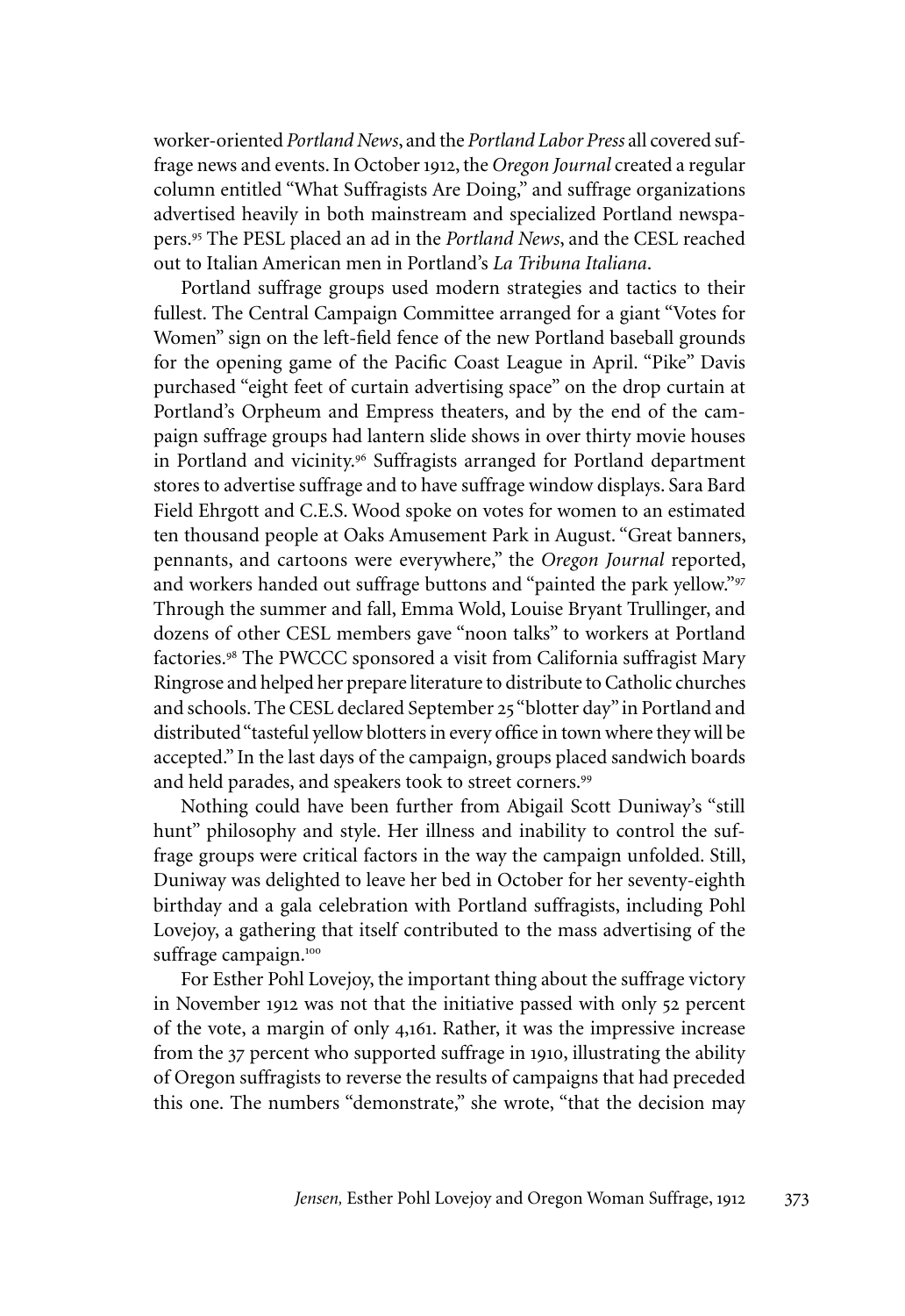be reversed in a very short time" with the hard work of a broad coalition of suffrage workers.<sup>101</sup> This powerful result, this positive application of the Oregon initiative system, and this impressive victory for equality was due, in her view, to the strength that came from diverse organizations, from suffragists working with "neither head nor tail to the campaign." The efforts were epitomized by Pohl Lovejoy's Everybody's Equal Suffrage League and her efforts at collaborative activism. The victory was also a result of Abigail Scott Duniway's illness, the contest for power that ensued, and the use of modern mass media and advertising. The rich resources that provide the history of this campaign bear out these conclusions. They also suggest the importance of Pohl Lovejoy's relationship with Anna Howard Shaw and the NAWSA and the noteworthy cooperation across racial lines in the suffrage coalition in Portland.

The Oregon suffrage campaign of 1912, with its diverse organizations and coalitions for action, allowed Esther Pohl Lovejoy to develop skills as a fundraiser, organizer, manager, and collaborative worker. She traveled for the cause, solved problems to make programs run smoothly, and learned to work with and sometimes around others to accomplish a goal. She honed her writing and speaking skills and gained confidence in presenting her arguments in public. All of these experiences and skills were a foundation for her subsequent career.

Following the Oregon victory, Pohl Lovejoy practiced medicine, served as the Oregon congressional representative for NAWSA's legislative committee, and received an impressive 44 percent of the vote in her bid for a congressional seat from Oregon's Third District in 1920. As America entered World War I, she went to France with the support of Anna Howard Shaw, then the director of the Woman's Committee for the Council of National Defense in Washington, D.C. With backing from the Medical Women's National Association and other groups, Pohl Lovejoy studied the medical needs of women and children in France and wrote *House of the Good Neighbor* detailing the negative and violent effects of war on women.<sup>102</sup> She was an organizer and first president of the Medical Women's International Association (1919–1924) and director of the international medical relief organization, the American Women's Hospitals, from 1919 until shortly before her death in 1967, providing support for refugees and people in crisis in the Balkans, Europe, the Soviet Union, Asia, and the United States. She wrote three more books, including the comprehensive history of women in medicine, *Women Doctors of the World,* published in 1957. After 1920, Pohl Lovejoy lived at a home base in New York City with frequent travel and overseas stays, but she always considered Portland her home and at her death in 1967 was buried in Portland's Lone Fir Cemetery.<sup>103</sup>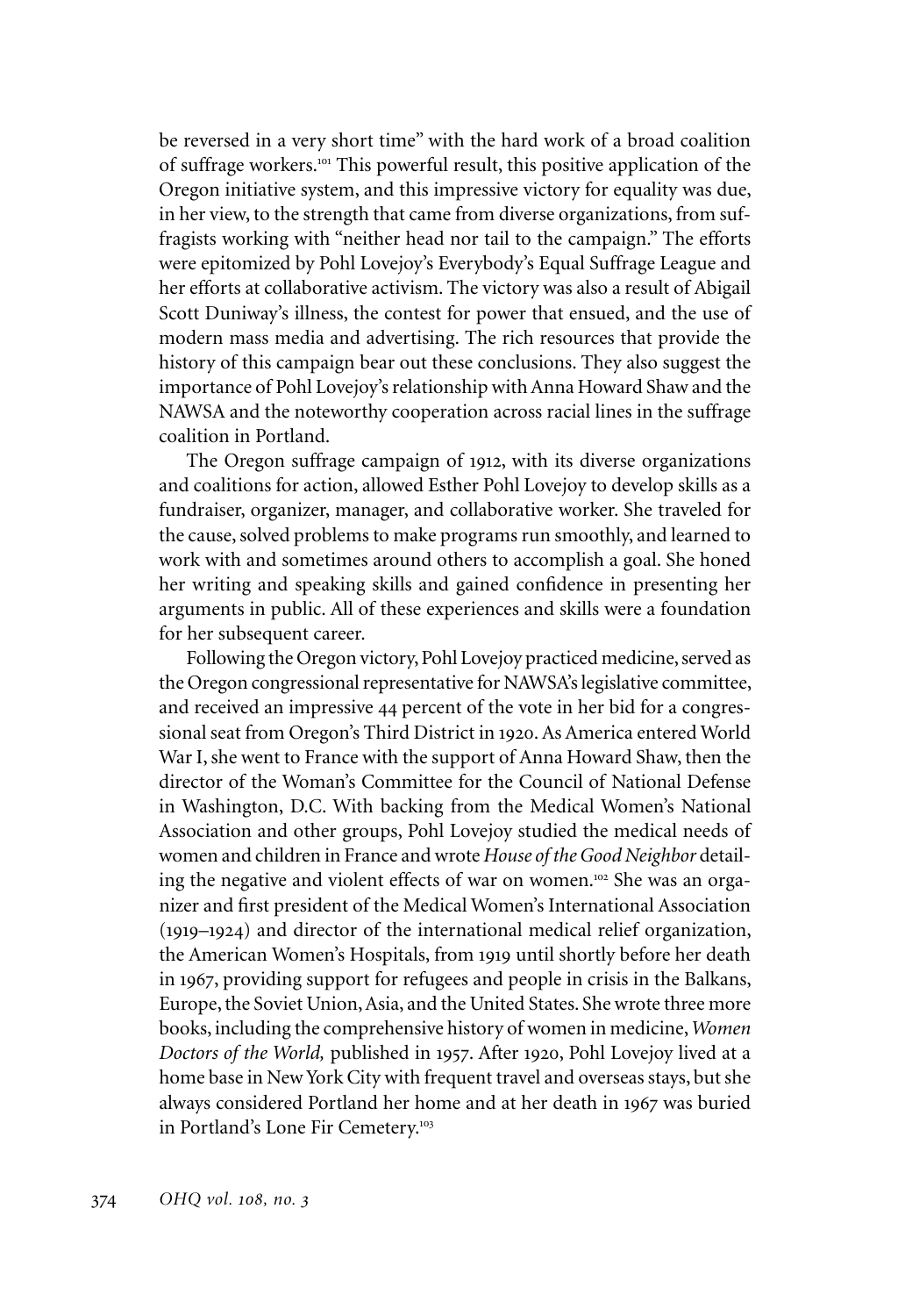## **NOTES**

The author extends gratitude to the following people for their support and assistance with this project: Todd Jarvis, Karen Jensen, Amy Khedouri, and Maxine Fraade; Sara Piasecki and Karen Peterson of the OHSU Historical Collections & Archives; the staff of the Hamersly Library, Western Oregon University; archivists and staff of the Oregon Historical Society Research Library; archivists and staff of the University of Oregon Special Collections Library; the microforms staff at the Valley Library, Oregon State University; Layne Sawyer and the staff at the Oregon State Archives; Diana Banning, Portland City Archivist; Judith Margles, Anne LeVant Prahl, and Becky Patchett of the Oregon Jewish Museum; Don Nelson; Ty Thompson and Rod Richards at the Multnomah County Library; Jeanne Deane, Rebecca Mead, Janice Dilg, Michael Helquist, Susan Armitage, and Linda Kerber. Thanks also to the anonymous readers of the article in manuscript form and to the thoughtful and dedicated staff at the *Oregon Historical Quarterly.* The author received a research grant from the Oregon Council for the Humanities for this project and gratefully acknowledges this crucial support for the project. This work is part of a larger biographical study of Esther Pohl Lovejoy.

1. Esther Pohl-Lovejoy, "Oregon's Sudden Conversion," *Woman's Progressive Weekly*, February 15, 1913, 8–9. Copy in box 7, Accession 2001-011, Esther Pohl Lovejoy Collection, 1849–1994, Oregon Health & Science University Historical Collections & Archives, Portland, Oregon [hereafter Lovejoy Collection].

2. Pohl-Lovejoy, "Oregon's Sudden Conversion."

3. Historians have identified the significance of the 1912 Oregon woman suffrage campaign and its departure from previous struggles in the state but have not conducted extensive research to evaluate its specifics and analyze the implications. G. Thomas Edwards credits the Washington

and California victories and the rejection of Duniway's "still hunt" in favor of modern methods and strategies during her illness. Edwards suggests that the small margin of victory in 1912, 52 percent, indicates the likelihood "that many men in 1912 actually voted against the controversial Duniway." Edwards, *Sowing Good Seeds: The Northwest Suffrage Campaigns of Susan B. Anthony*  (Portland: Oregon Historical Society Press, 1990), 300–302. Rebecca J. Mead situates the 1912 Oregon campaign in the suffrage movement's adoption of modern tactics and credits Oregon suffragists with using "new inspiration" and "valuable lessons" from Washington and California during Duniway's illness. Mead, *How the Vote Was Won: Woman Suffrage in the Western United States, 1868–1914* (New York: New York University Press, 2004), 118. Duniway biographer Ruth Barnes Moynihan gives just over two pages to the 1912 campaign but credits Duniway and her followers, the death of Harvey Scott — Duniway's brother and suffrage opponent — and "sentimental publicity" for Duniway during her illness as factors for victory. Moynihan, *Rebel for Rights: Abigail Scott Duniway* (New Haven: Yale University Press, 1983), 214–17.

4. Readers will see clearly my debt to Amy Khedouri and Maxine Fraade, who donated Lovejoy materials to the Oregon Health & Science University Historical Collections & Archives, Portland, Oregon [hereafter OHSU Archives]. Khedouri was also generous enough to share additional items from the collection of Lovejoy materials in her possession.

5. Esther C.P. Lovejoy, with an Introduction by Bertha Hallam, "My Medical School, 1890–1894," *Oregon Historical Quarterly* 75:1 (March 1974): 23. On Seabeck, see Esther Pohl Lovejoy, chap. 1–42 of "Salt Water & Sawdust or Seed From Kent," box 4, folders 23–26, Lovejoy Collection.

6. Lovejoy, "My Medical School," 19. Just in its fourth year in 1890, the UOMD was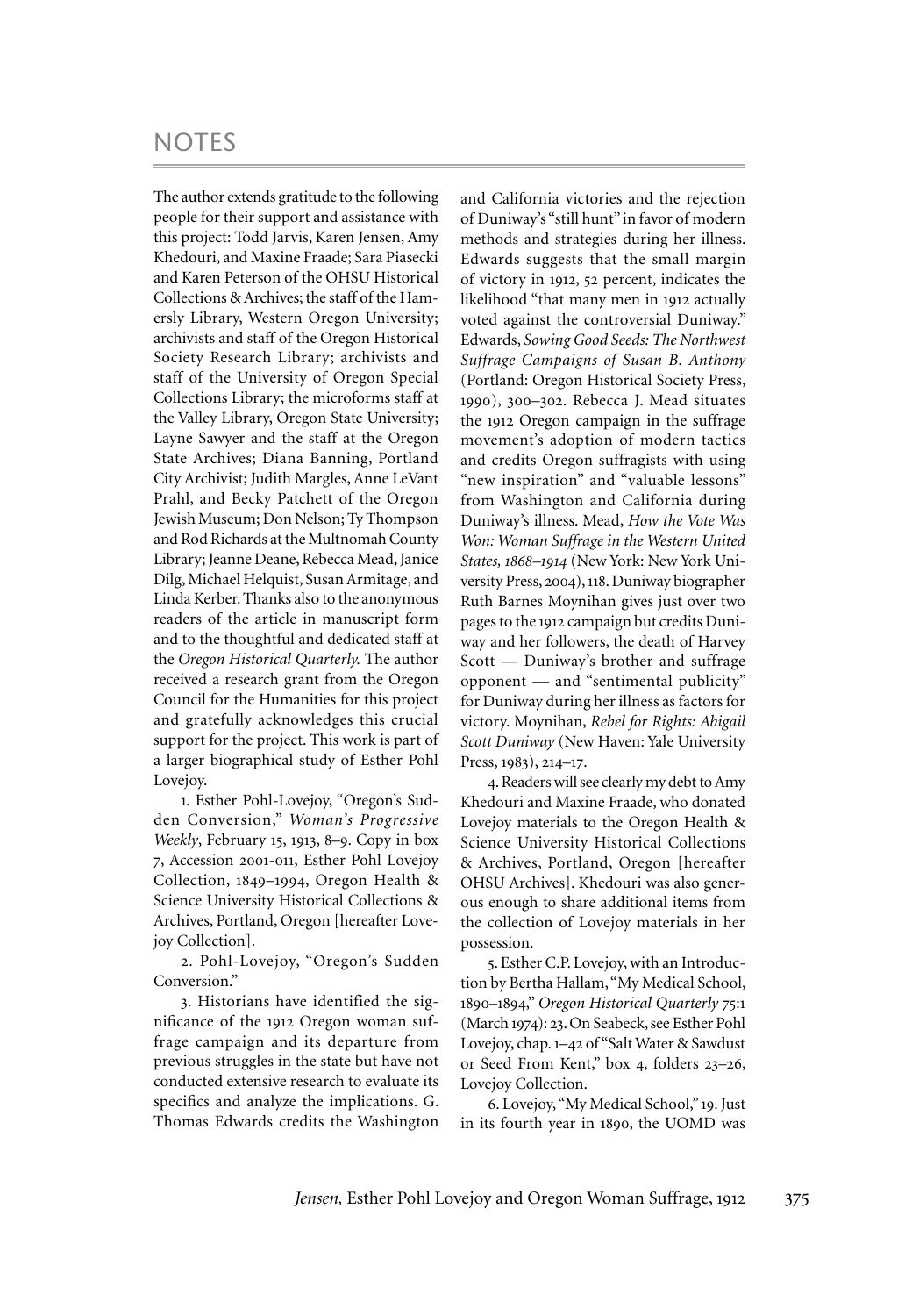in competition with the more established Willamette University Medical Department (founded in Salem in 1867 and relocated to Portland in 1878). See O. Larsell, *The Doctor in Oregon: A Medical History* (Portland: Bindfords & Mort for the Oregon Historical Society, 1947), 343–76. On medical education, see Paul Starr, *The Social Transformation of American Medicine* (New York: Basic Books, 1982); Kenneth Ludmerer, *Learning to Heal: The Development of American Medical Education* (Baltimore: Johns Hopkins University Press, 1996); Regina Markell Morantz-Sanchez, *Sympathy and Science: Women Physicians in American Medicine*, with a new preface by the author (Chapel Hill: University of North Carolina Press, 2000); and Ellen C. More, *Restoring the Balance: Women Physicians and the Profession of Medicine, 1850–1995* (Cambridge: Harvard University Press, 1999). For a particularly illustrative account of women students' hazing at the Pennsylvania Hospital, see Steven J. Peitzman, *A New and Untried Course: Woman's Medical College and Medical College of Pennsylvania, 1850–1998* (New Brunswick: Rutgers University Press, 2000), 33–38.

7. *Fifth Annual Announcement of the Medical Department of the University of Oregon, Session of 1891–92* (Portland: Lewis and Dryden, 1891), 12, OHSU Archives. Esther Clayson, Helena Scammon, and Clara M. Davidson were the three women students. Scammon graduated in 1893 but did not practice, and Davidson attended just the first year.

8. *Eighth Annual Announcement of the Medical Department of the University of Oregon, Session of 1894–1895* (Portland: A. Anderson, 1894), 14, OHSU Archives; *Oregonian*, April 1, 1894, 9. Marriage License for Dr. Emil Pohl and Dr. Esther Clayson, Married 25 April, 1894, Multnomah County, Oregon, Marriage License Index and Record, December 1885–June 1895, microfilm reel 2, vol. 10, 204, Oregon State Archives, Salem, Oregon. Emil graduated in 1893 but continued on as Demonstrator of Anatomy during the 1893– 1894 year. See *Seventh Annual Announcement of the Medical Department of the University* 

*of Oregon, Session of 1893–1894* (Portland: A Anderson, 1893), 23, OHSU Archives; *Eighth Annual Announcement*, 4; and Lovejoy, "My Medical School," 34–35.

9. *Portland City Directory and Street Guide 1904* no. 42 (Portland: R.L. Polk, 1904), 287. Subsequent entries in the *Directory* establish that Annie Clayson lived in the home until her death in 1924, except for an absence in 1911–1912.

10. Special Meeting, Portland Board of Health, August 11, 1905, 87, City of Portland Board of Health Minutes 1903–1909, City of Portland, Stanley Parr Archives and Records Center, Portland, Oregon [hereafter SPARC]. See also *Oregon Journal*, August 9, 1905, 1, 6. The other two physicians appointed were A.J. Giesey and George F. Wilson. Both men had been Pohl's professors at the University of Oregon Medical School. Special Meeting, Portland Board of Health, July 11, 1907, 219–20; City of Portland Board of Health Minutes, 1903–1909, SPARC; *Oregonian*, July 12, 1907, 10; and *Oregon Journal*, July 11, 1907, 1. On Harry Lane, see Robert D. Johnston, *The Radical Middle Class: Populist Democracy and the Question of Capitalism in Progressive Era Portland, Oregon* (Princeton: Princeton University Press, 2003), 29–45. Lane supported woman suffrage and was a speaker at the NAWSA convention at the Lewis and Clark Exhibition discussed below. Pohl's visible role as president of the medical women's club and her role at the convention, outlined below, undoubtedly influenced Lane's nomination of Pohl to the board.

11. *Oregonian*, September 12, 1908, 9; *Oregon Journal*, September 11, 1908, 5; Frederick Clayson Pohl, Certificate of Death, September 11, 1908, Acc. 91A17, box 8, folder 8, Multnomah County Death Certificates, 1908 (9/1–9/11), Oregon State Archives, Salem, Oregon.

12. *Fairbanks News-Miner*, May 12, 1911, 3; and *Oregon Journal*, May 13, 1911, 5.

13. Marriage Registration 1912-09-022561, George Albert Lovejoy and Esther Clayson Pohl, July 30, 1912, Victoria, British Columbia, Department of Vital Statistics, B.C. Archives Microfilm B11370. See *Oregonian*,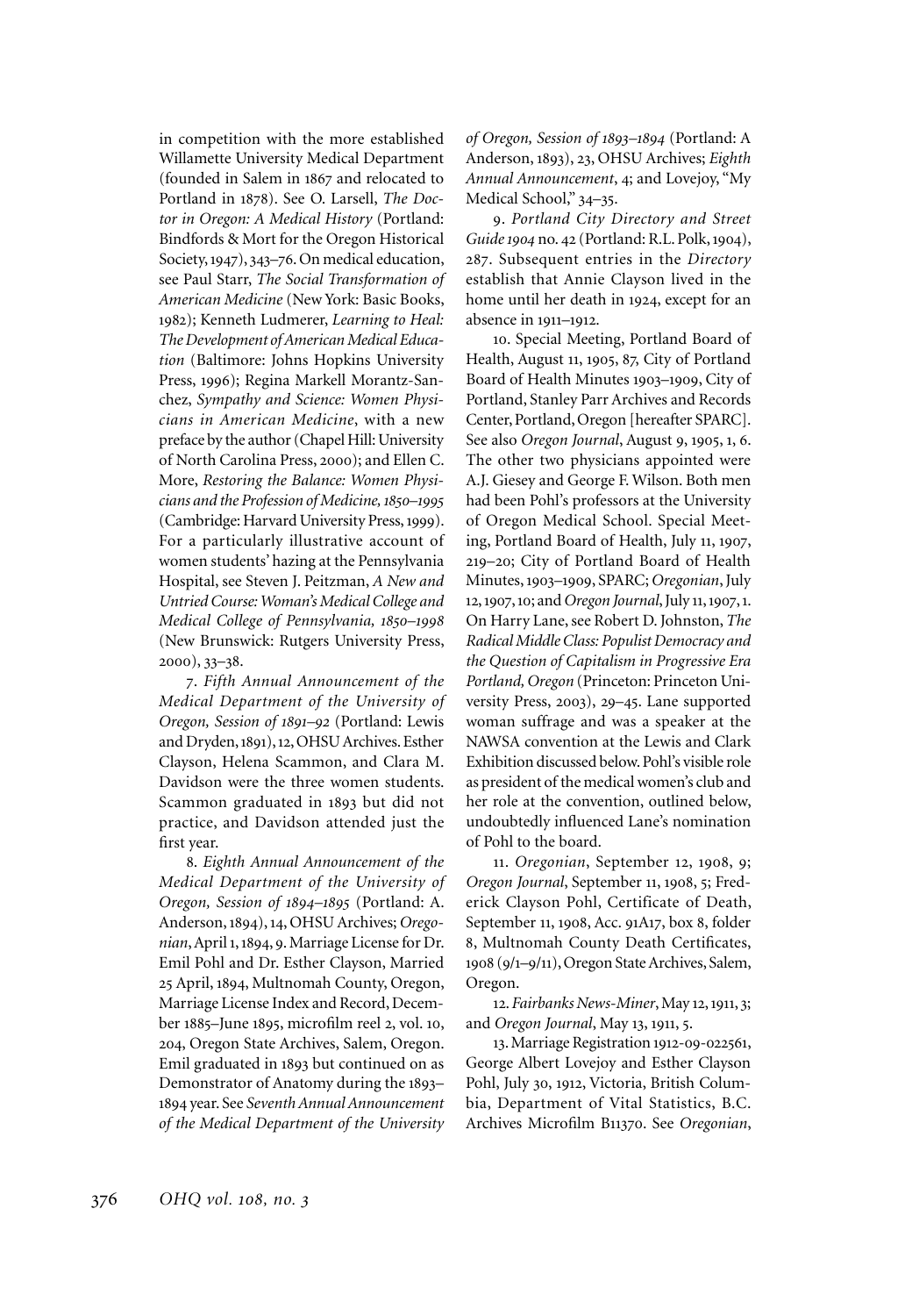August 9, 1912, 16. Lovejoy was in the insurance business and the two returned to live at Pohl Lovejoy's home at 393 Williams St. in Portland. Decree of Divorce, Esther Pohl Lovejoy vs. George A. Lovejoy, Eighth Judicial District, Baker, Oregon, Circuit Court Journal, November Term, December 10, 1920. See Lancaster Pollard and Lloyd Spencer, *A History of the State of Washington* (New York: American Historical Society, 1937), 3:42–43; and *Seattle Times*, March 2, 1944, 22.

14. For more on this nationwide movement of women and progressive reform, see Noralee Frankel and Nancy S. Dye, eds., *Gender, Class, Race and Reform in the Progressive Era* (Lexington: University Press of Kentucky, 1991); Morantz-Sanchez, *Sympathy and Science*; and More, *Restoring the Balance*.

15. Mae H. Cardwell, M.D., "The Oregon Medical Society — An Historical Sketch," *Medical Sentinel* 13:7 (July 1905): 194. Dr. Angie L. Ford and Dr. Ella J. Ford were the two first women graduates of Willamette and the first female members of the state society. See Cardwell, "Portland City Medical Society – A Resume," *Medical Sentinel*13:7 (July 1905), 213. For comparison of Oregon to other states and regions, see Morantz-Sanchez, *Sympathy and Science*, 179–180.

16. In 1905 there were 716 physicians in Oregon and 54 (8 percent) were women. See "Directory of Physicians and Surgeons in the State of Oregon," in *Official Register and Directory of Physicians and Surgeons in the State of California: to which is Added a Directory of Physicians and Surgeons of Oregon and Washington and a Directory of the California State Nurses' Association*, (San Francisco: Medical Society of the State of California, 1905), 279–307. The directory includes both "regular" and alternative practitioners. See also United States Bureau of the Census, "Vital Statistics and Health and Medical Care," in *Historical Statistics of the United States, Colonial Times to 1970* Part I, (Washington, D.C.: U.S. Department of Commerce, Bureau of the Census, 1975), 76; and Mary Sutton Macy, M.D., "The Field for Women of Today in Medicine," *Woman's Medical Journal* 27:3 (March 1917): 52.

17. Mae H. Cardwell, M.D., "The Medical Club of Portland — Historical," *Medical Sentinel* 13:7 (July 1905): 223–26. The *Oregonian* reported a membership of seventeen in 1906 including Drs. Mae Cardwell, Mary Parker, Sarah Whiteside, Edna Timms, Gertrude French, Mary MacLachlan, Marie Equi, Sarah Hill, Kitty Plummer Gray, Ethel Gray, Esther Pohl, Elsie Patton, Amelia Ziegler, Jessie McGavin, E.E. Van Alstine, Eugenia Little, and Katherine Manion. See *Oregonian*, March 4, 1906, 27.

18. Esther Pohl speech to "Madame President and Ladies," n.d. box 1, folder 8, Lovejoy Collection. See also, for example, Portland Woman's Club Minutes, November 8, 1907, in bound volume "Club 1905–1912," box 1, folder 8, Portland Woman's Club (Or.), Records, 1895–1995, MSS 1084, Oregon Historical Society Research Library, Portland, Oregon [hereafter Portland Woman's Club Records]; Minutes of Regular Monthly Meeting, Council of Jewish Women, February 5, 1908, 61, 67, Records, Council of Jewish Women, 1906–1915, Oregon Jewish Museum Archives, Portland, Oregon [hereafter Council of Jewish Women Records]. On Pohl's efforts to stop the spread of bubonic plague, which had struck San Francisco and Seattle by early fall 1907, see Esther C. Pohl, Health Commissioner to Honorable Mayor and City Council, September 11, 1907, Portland City Council Documents 1907 (F-I), series 2001- 09 box 92, folder 3 "Health," SPARC.

19. Esther Pohl (Lovejoy?) to Mrs. Medill McCormick, n.d., Suffrage folder, Amy Khedouri Collection, Scottsdale, Arizona [hereafter Khedouri Collection]. See also Kristie Miller, *Ruth Hanna McCormick: A Life in Politics, 1880–1944* (Albuquerque: University of New Mexico Press, 1992).

20. Pohl to McCormick. See also Esther Pohl Lovejoy to Anna Howard Shaw, March 11, 1917, Suffrage folder, Khedouri Collection.

21. Ida Husted Harper, *History of Woman Suffrage,* vol. 5, *1900–1920* (New York: Arno and the New York Times, 1969), 134. NAWSA held its meeting from June 28 to July 5 and the AMA from July 11 to 14. On the meetings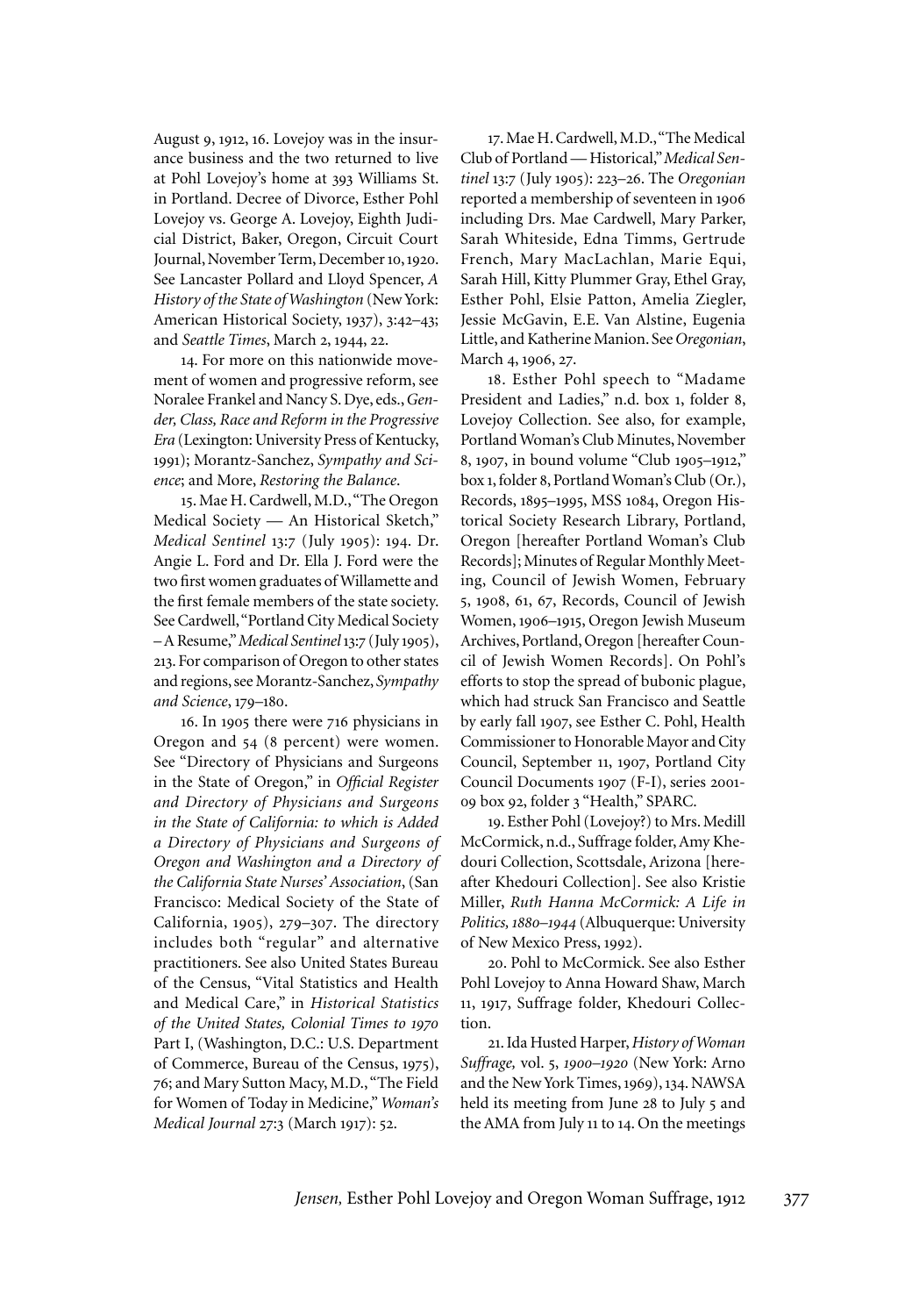and their impact on the suffrage campaign, see "The Portland Session," *Journal of the American Medical Association* 44:25 (June 24, 1905): 1998; *Oregonian*, June 27, 1905, 11; Harper, *History*, 5:117–50 and 6:541; *Oregon Journal*, July 1, 1905, 6; and *Oregonian*, July 4, 1905, 11. Pohl's speech is printed in *Oregon Journal*, July 9, 1905, 15. See also Carl Abbott, *The Great Extravaganza: Portland and the Lewis and Clark Exposition*, 3rd ed. (Portland: Oregon Historical Society Press, 2004); Anna Howard Shaw, *The Story of a Pioneer*, (New York: Harper and Brothers, 1915); Eleanor Flexner's entry for Shaw in Edward T. James, Janet Wilson James, and Paul S. Boyer, eds., *Notable American Women: A Biographical Dictionary* vol. 3 (Cambridge: The Belknap Press of Harvard University Press, 1971), 274–77; and Leila Rupp, *Worlds of Women: The Making of an International Women's Movement* (Princeton: Princeton University Press, 1997).

22. Alice Stone Blackwell, "Oregon Notes," *Woman's Journal*, May 26, 1906, 81, and June 9, 1906, 89.

23. See, for example, Duniway, Coe, Cartwright, Evans, and Pohl to Dear Friend, May 16, 1906, on Oregon Equal Suffrage Association letterhead, series B, OSESA Records, 1872–1915, box 3, folder 5, Correspondence & General Records, 1904–1912, Abigail Scott Duniway Papers, MSS 432, Oregon Historical Society Research Library, Portland, Oregon [hereafter Duniway Papers]. See also *Oregonian*, May 27, 1906, 18; and Esther C. Pohl, M.D. letter to the editor, *Oregon Journal*, May 4, 1906, 6.

24. Shaw, *Story of a Pioneer*, 292, 284–298. Shaw and other national suffrage leaders had come to Oregon in March, after Susan B. Anthony's funeral. See Edwards, *Sowing Good Seeds*; *Oregonian*, April 3, 1906, 14, and April 5, 1906, 9; *Woman's Journal*, June 2, 1906, 88; "Afternoon Session," [May 15, 1906] *Medical Sentinel* 14:6 (June 1906): 283–84; *Oregonian*, May 31, 1906, 9; *Portland Evening Telegram*, June 4, 1906, 1, 8; and *Oregon Journal*, June 4, 1906, 1, 2.

25. See Mead, *How the Vote Was Won*, 102–106; Edwards, *Sowing Good Seeds*,

262–93; and Harper, *History of Woman Suffrage,* 6:544.

26. Kate Gordon to Abigail Scott Duniway, April 27, 1907, box 1, Suffrage Correspondence, folder 3, Suffrage Correspondence, 1906–Sept. 9, 1907, Abigail Scott Duniway Collection, 232B, Special Collections and University Archives, Knight Library, University of Oregon, Eugene, Oregon [hereafter Duniway Collection].

27. NAWSA had contributed over \$18,000 to Oregon in 1906. See Abigail Scott Duniway to The Officers and Delegates of the National Equal Suffrage Convention, Chicago, Ill., February 12, 1907, Duniway, Abigail S., microfilm reel 7 (box 10), National American Woman Suffrage Association, General Correspondence, 1839–1961, Library of Congress. See also Abigail Scott Duniway et al. to the Executive Board of the National American Woman Suffrage Association, April 2, 1907; Anna Howard Shaw to Abigail Scott Duniway, May 10, 1907; Abigail Scott Duniway to "DEAR NATIONAL PRESIDENT" May 27, 1907, with the P.S. that "A copy of this will go to each of your committee"; and Abigail Scott Duniway to Kate Gordon, June 7, 1907, all at box 1, Suffrage Correspondence, folder 3, Suffrage Correspondence, 1906–Sept. 9, 1907. For a discussion of some of this correspondence, see Moynihan, *Rebel for Rights*, 212–14.

28. "List of Members in Good Standing Oct 1st 1908," box 3, folder 3 Membership Ledger, 1908–1910, pp. 4–5, 8–9, Duniway Papers. This ledger is disorganized and contains lists of members, sometimes dated. Duniway's personal expenses are interspersed throughout. There appears to be no alphabetical gap in the 1908 list. There is no general reliable 1910 list in the collection. For 1906 estimates, see *Oregon Journal*,June 13, 1906, 1:13; and, for general information, see *History of Woman Suffrage,* 6:544. Sara Evans wrote the history of the Oregon campaign that is published in this volume.

29. Oregon, Office of the Secretary of State, *A Pamphlet Containing a Copy of All Measures . . . at the General Election to be Held on the Eighth Day of November, 1910, Together with the Arguments Filed* (Salem: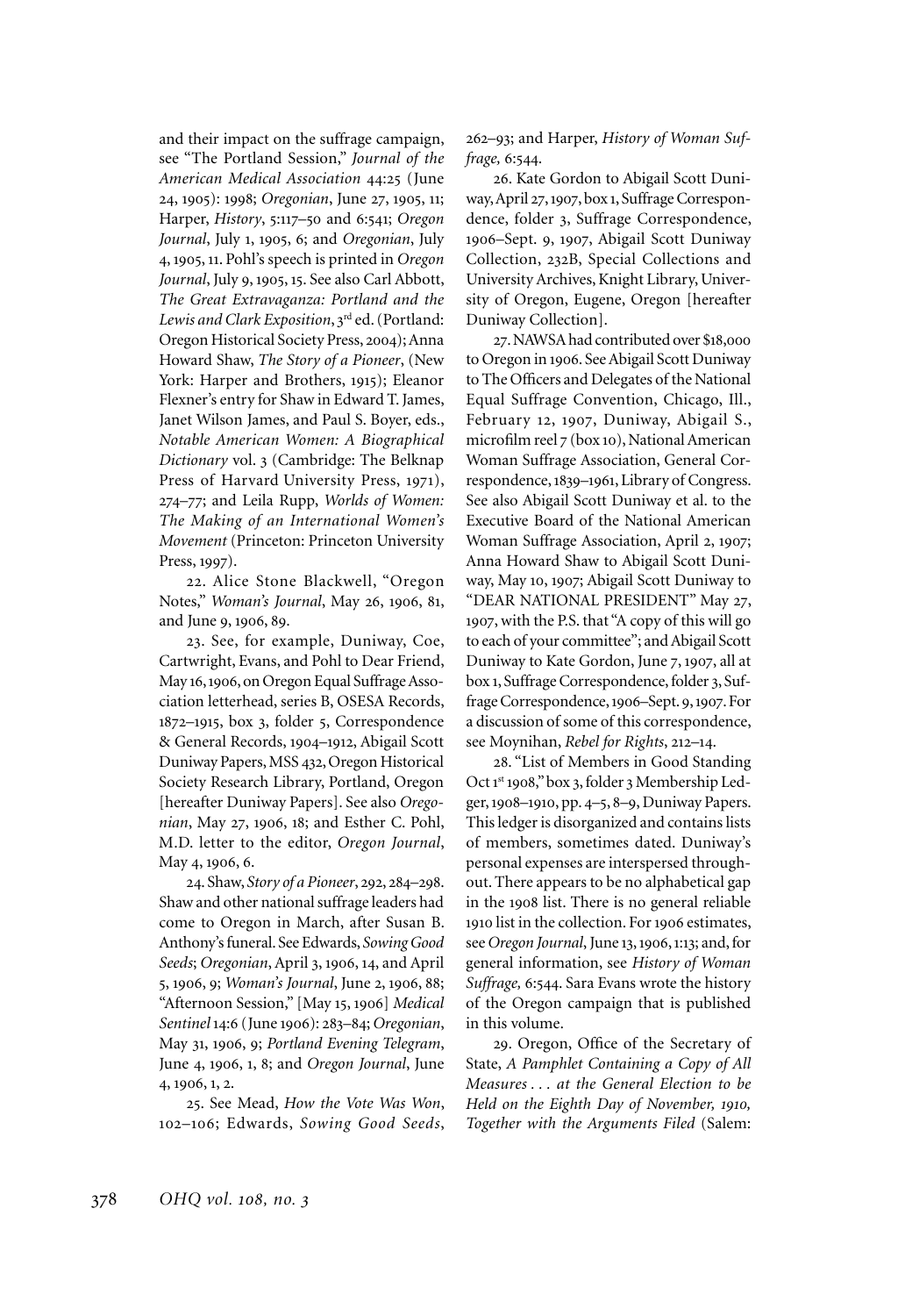Oregon State Printer, 1910), 3. See also *History of Woman Suffrage*, 6:544.

30. Anna Howard Shaw to Dr. Esther C. Pohl, February 29, 1912, 2, Suffrage folder, Khedouri Collection. It would appear that Pohl Lovejoy was thinking of this phrase when she wrote that the 1912 campaign had neither head nor tail. See C.W. Barzee, letter to the editor, *Oregon Journal*, April 26, 1912, 8; *History of Woman Suffrage*, 6:544; Mead, *How the Vote Was Won*, 107; and Duniway, *Path Breaking: An Autobiographical History of the Equal Suffrage Movement in the Pacific*  States, 2<sup>nd</sup> ed. (New York: Schocken Books, 1971), 169–277.

31. See Oregon Blue Book, "Oregon Election History, Initiative, Referendum, and Recall," http://bluebook.state.or.us/ state/elections/elections06.htm (accessed July 25, 2007).

32. Anna Shaw to Esther Pohl, January 10, 1911, and Anna Shaw to Esther Pohl, March 8, 1911, Suffrage folder, Khedouri Collection.

33. John Milton Cooper, *Pivotal Decades: The United States, 1900–1920* (New York: W.W. Norton, 1990), 188.

34. Rebecca Edwards, "Pioneers at the Polls: Woman Suffrage in the West," in *Votes for Women: The Struggle for Suffrage Revisited*, ed. Jean Baker (New York: Oxford University Press, 2002), 99; and Edwards, *Angels in the Machinery: Gender in American Party Politics from the Civil War to the Progressive Era* (New York: Oxford University Press, 1997).

35. *Oregonian*, December 21, 1910, 6.

36. *Constitutional Amendments Adopted, and Laws Enacted by the People Upon Initiative Petition and Referendum at the General Election November 8, 1910 Together With the General Laws and Joint Resolutions and Memorials Enacted and Adopted by the Twenty-Sixth Regular Session of the Legislative Assembly, 1911* (Salem: Oregon State Printer, 1911), 518–19; and *Journal of the House of the Twenty-sixth Legislative Assembly of the State of Oregon, Regular Session, 1911* (Salem: Oregon State Printer, 1911), 452–53. The legislative action was not necessary for the initiative to move forward, but the vote of support was important to the equal suffrage cause.

## 37. *History of Woman Suffrage*, 6:545.

38. I gathered information on suffrage groups into an "Oregon 1912 Suffrage Database" through a close reading of articles from the *Portland Evening Telegram, Oregon Journal, Oregonian, Pacific Grange Bulletin, Portland Labor Press, Portland News, Spectator,* and the NAWSA's *Woman's Journal*. There are 42 members identified and 39 for whom occupations can be determined: banker 1, clergy 1, dentist 2, editor 1, engineer 2, fireman on steamboat 1, lawyer 23, manager 2, postmaster 1, real estate 2, sales 1, trades 2. See also *Oregonian*, January 4, 1912, 14, and January 13, 1912, 4; *Oregon Journal*, January 4, 1912, 10; and, for more on Daly and Cridge, Johnston, *The Radical Middle Class*, 99–114, 148, 162–63.

39. Duniway claimed that "we are inaugurating a movement that I hope will spread throughout the United States — the organization of men, who have a vote, for the systematic work to secure a vote for women, who do not have it." See *Oregonian*, January 4, 1912, 14. She erroneously claimed that the meeting was the first of its kind in the nation for male supporters of woman suffrage. See Omar E. Garwood, "Tells Why Men Organize for Suffrage," *Woman's Journal*, April 6, 1912, 109; and *History of Woman Suffrage,* 6:62, 484–85, 843.

40*. Portland Evening Telegram*, June 29, 1912. 1. See also *Oregonian*, June 30, 1912, 12. For more on Davis, see Montague Colmer, comp. *History of the Bench and Bar of Oregon*  (Portland: Historical Publishing Company, 1910), 120; *Oregonian*, February 2, 1916, 16, and March 2, 1939, 8; *Portland Evening Telegram*, March 8, 1922, 4, and May 7, 1929, 20; and *Oregon Journal*, February 28, 1939, 1.

41. *Portland Evening Telegram*, January 12, 1912, 5. See also "Forbes-Robinson on the Pacific Coast," *Woman's Journal*, January 27, 1912, 25, 27; "Minutes of the Regular Monthly Meeting of the Council of Jewish Women [Portland Section], January 3, 1912," Council of Jewish Women Records; and Steven Lowenstein, *The Jews of Oregon: 1850–1950* (Portland: Jewish Historical Society of Oregon, 1987), 42, 44, 138–39; Harvey W. Scott,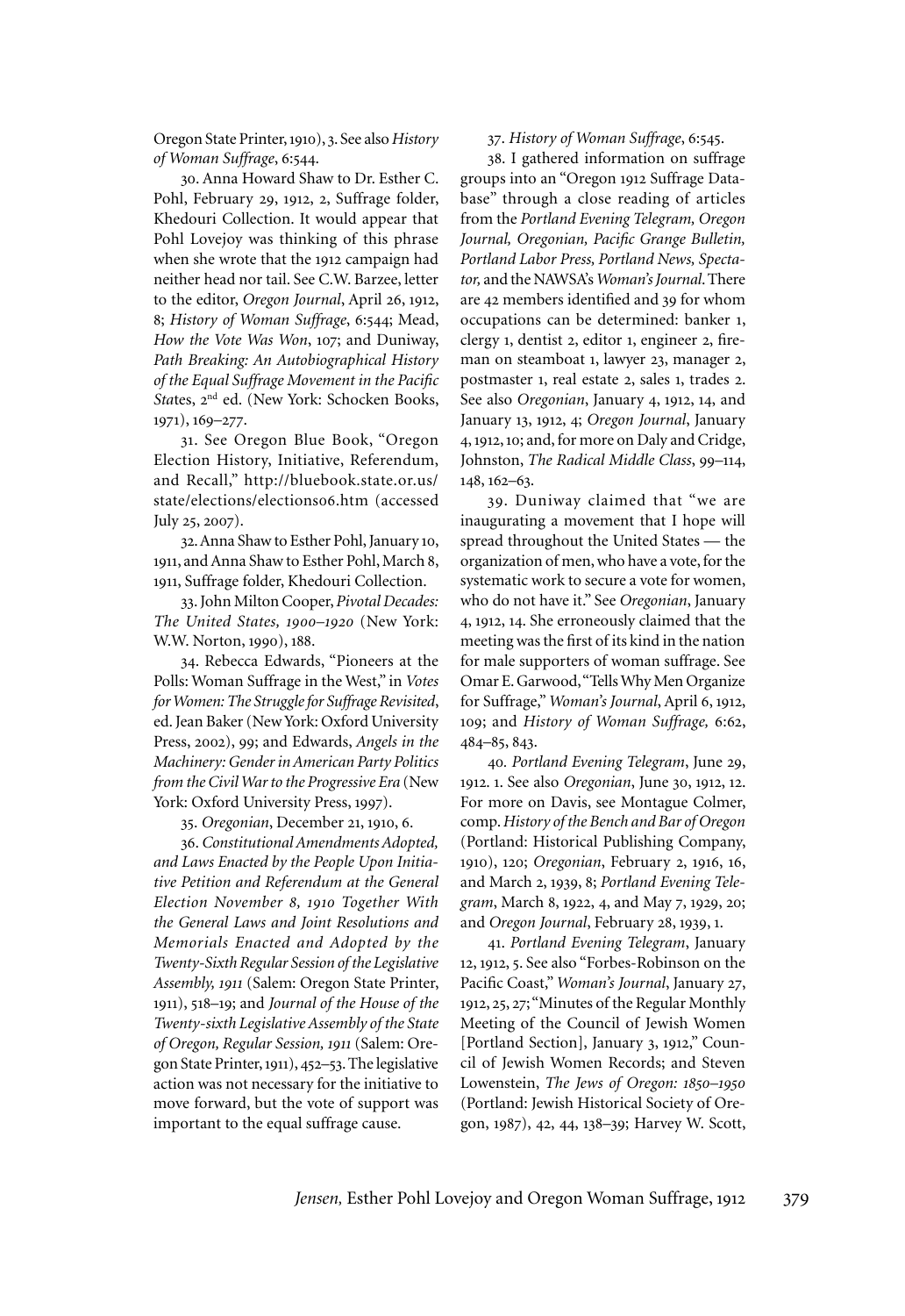*History of Portland, Oregon (*Syracuse, N.Y.: D. Mason, 1890), 511–14; Fred Lockley, *History of the Columbia River Valley from The Dalles to the Sea* (Chicago: S.J. Clarke, 1928), 2:68–72; and *Oregonian*, March 29, 1924, 4.

42. *History of Woman Suffrage*, 6:547–48. See also *Oregon Journal*, January 12, 1912, 10; and *Oregonian*, January 12, 1912, 11.

43. See *Oregonian*, September 22, 1912, 2:18. PESL records sent to NAWSA headquarters in 1914 included 264 names. See "Oregon Suffrage Associations," box 22, Reel 14, National American Woman Suffrage Association Records, General Correspondence, 1839–1961, Library of Congress, Microfilm. *Oregon Journal*, October 26, 1976, "World of Women" Section, 16.

44. Grace Watt Ross, Dora Espey Wilson, Lucia S. (Mrs. W.H.) Fear, Frances (Mrs. George W.) McMillan, and Nan (Mrs. W.P.) Strandborg joined the group during the campaign. See Regular Meeting of the Portland Woman's Club January 12, 1912, 269, box 1, folder 8, May 1905–October 1912, Portland Woman's Club Records; "Report of the Woman's Club Suffrage Campaign Committee For the Period of Feb 20 to Nov. 5 Inclusive," Scrapbook, 1906–1914, box 13, folder 63, Portland Woman's Club Records; and *Portland Evening Telegram*, January 13, 1912, 8.

45. *Oregon Journal*, January 21, 1912, 5:5. See also Karen J. Blair, *The Clubwoman as Feminist: True Womanhood Redefined, 1868–1914* (New York: Holmes and Meier, 1980); and, for background on Evans, Sandra Haarsager, *Organized Womanhood: Cultural Politics in the Pacific Northwest, 1840–1920* (Norman: University of Oklahoma Press, 1997), 291–95.

46. Abigail Scott Duniway to Sarah A. Evans, January 29, 1912, Suffrage folder, Khedouri Collection. See also Sarah A. Evans to Abigail Scott Duniway, January 30, 1912, Suffrage folder, Khedouri Collection. Copy in box 1, folder 4, Suffrage Correspondence, September 16, 1907–October 22, 1912, Duniway Collection.

47. Anna Shaw to Esther Pohl, February 7, 1912, and Anna Shaw to Esther C. Pohl,

February 29, 1912, Suffrage folder, Khedouri Collection. In her autobiography, Shaw wrote that in 1911 a suffrage supporter who wished to remain anonymous sent her "a large amount" of money "to invest, to draw on, and to use for the Cause as I saw fit." Shaw "used this money in subsequent state campaigns" in Oregon, Kansas, and Arizona in the campaigns of 1912 and in Montana and Nevada in 1914. In each case the money paid for a suffrage headquarters, office support, and funds for speakers. Shaw, *Story of a Pioneer*, 296-97.

48. See Gayle Gullett, *Becoming Citizens: The Emergence and Development of the California Women's Movement, 1880–1911* (Urbana: University of Illinois Press, 2000), 184–86; and Mead, *How the Vote Was Won*.

49. *Portland Evening Telegram*, February 1, 1912, 9, February 3, 1912, 12, and February 6, 1912, 2; and *Oregon Journal*, February 1, 1912, 9, and February 3, 1912, 5. See also Mead, *How the Vote Was Won*, 122, 133; Lisa Rubens, "The Patrician Radical: Charlotte Anita Whitney," *California History* 65:3 (September 1986): 158–226; the entry for Helen Hoy Greeley in "Pioneers in the Law: The First 150 Women," Wisconsin State Bar, www.wisbar.org/AM/ Template.cfm?Section=History\_of\_the\_ Profession&TEMPLATE=/CM/ContentDisplay.cfm&CONTENTID=21490 (accessed July 25, 2007); Kimberly Jensen, *Mobilizing Minerva: American Women in the First World War* (Urbana: University of Illinois Press, 2007); and Susan Zeiger, *In Uncle Sam's Service: Women Workers with the American Expeditionary Force, 1917–1919* (Ithaca: Cornell University Press, 1999).

50. *Portland Evening Telegram*, February 9, 1912, 20*,* and February 13, 1912, 8; and *Oregonian*, February 11, 1912, 14. See also "Report of Campaign Committee, Woman's Club," [February 9, 1912], Suffrage folder, Khedouri Collection. On Sara Bard Field Ehrgott, see *Sara Bard Field, Poet and Suffragist*, with an introduction by Dorothy Erskine, and an interview conducted by Amerlia R. Fry, 1959–1963 (Berkeley: Regional Oral History Office, Bancroft Library, University of California, 1979), available at http://content.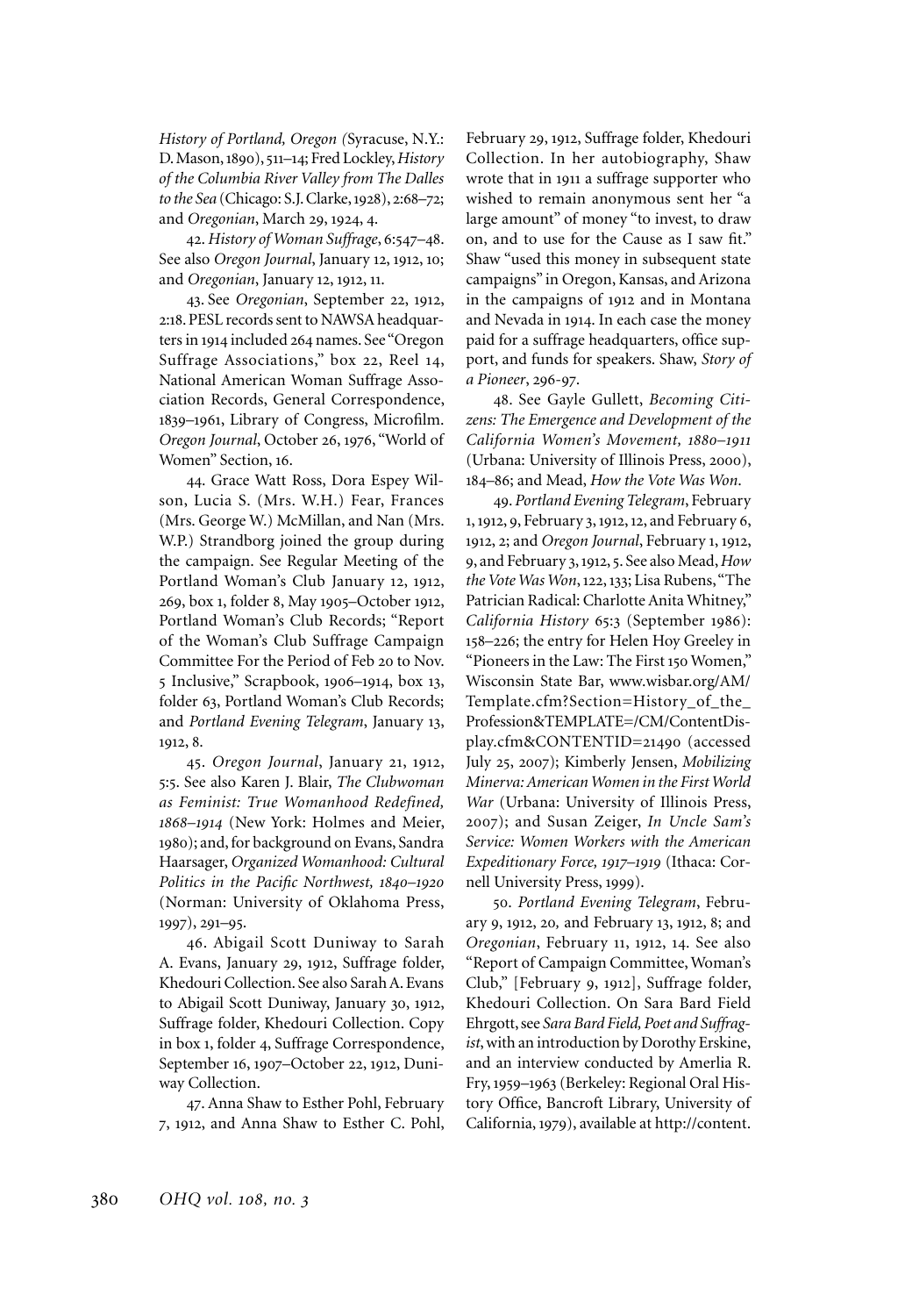cdlib.org/ark:/13030/kt1p3001n1/ (accessed August 8, 2007); and Robert Hamburger, *Two Rooms: The Life of Charles Erskine Scott Wood* (Lincoln: University of Nebraska Press, 1998), 158–94.

51. *Portland Evening Telegram*, February 1, 1912, 1. See also *Portland Evening Telegram*, February 2, 1912, 8, February 6, 1912, 2, and February 21, 1912, 2; and *Oregonian*, February 10, 1912, 16.

52. *Portland Evening Telegram*, January 12, 1912, 5; *Oregonian*, February 5, 1912, 14.

53. See *Oregon Journal*, January 25, 1912, 9, and February 10, 1912, 5 (for Wood talk); *Oregonian*, February 7, 1912, 13; *Portland Evening Telegram*, February 12, 1912, 1; and Esther Pohl to Anna Shaw, March 17, 1912, Suffrage folder, Khedouri Collection.

54. *Portland Labor Press*, January 18, 1912, 1,4, and January 25, 1912, 1.

55. *Portland Evening Telegram*, March 2, 1912, 1, 10. By this time Sara Evans, who called the meeting, had resigned as a member of the NAWSA National Committee representing the OSESA and Duniway had revoked her appointment and sent word to the OSESA Executive Board that Evans no longer represented the OSESA. See Abigail Scott Duniway to Executive Board of the OSESA, February 27, 1912, Suffrage folder, Khedouri Collection; *Oregon Journal*, March 3, 1912, 5; and *Oregonian*, March 3, 1912, 2:7.

56. Duniway, then 77, had an abscess on her foot and was suffering from "la grippe" or influenza. See *Portland Evening Telegram*, March 11, 1912, 3, March 2, 1912, 10; and Moynihan, *Rebel for Rights*, 214–15. Because she regularly reported in letters to the editor that she was feeling better and would soon be active, her opponents could not count on her illness to be a continuing factor in the campaign. It appears that diversity in organization was a stronger tactic.

57. *Oregonian*, March 9, 1912, 1-2. On Coe, see *Official Register*, 298; Henry Waldo Coe, M.D., in *History of Oregon*, ed. Charles Henry Carey (Portland: Pioneer Historical Publishing Company, 1922), 2:34–39; and *Portland Evening Telegram*, December 13, 1913, 1–2. On Equi, see Kathleen Kennedy,

*Disloyal Mothers and Scurrilous Citizens: Women and Subversion During World War I* (Bloomington: Indiana University Press, 1999), 97–100; and Nancy Krieger, *"*Queen of the Bolsheviks: The Hidden History of Dr. Marie Equi,*" Radical America* 17*:*5 (September/October 1983): 55*–*73*.* 

58. See *Portland Evening Telegram*, March 9, 1912, 1–2. At a meeting on March 21 to ratify the appointments there was a "spirited discussion" about Duniway's authority to appoint delegates. See *Portland Evening Telegram*, March 22, 1912, 9.

59. *Portland Evening Telegram*, March 16, 1912, 3. See also *Oregon Journal*, March 16, 1912, 11; and *Oregonian*, March 17, 1912, 12.

60. Anna Shaw to Esther Pohl, March 19, 1912, Suffrage folder, Khedouri Collection.

61. Oregon 1912 Suffrage Database.

62. See *Oregonian*, September 6, 1912, 2, and March 20, 1912, 11; *Portland Evening Telegram*, August 13, 1912, 9; *Oregon Journal*, August 8, 1912, 10, and March 29, 1912, 3; and "Report of the Woman's Club Suffrage Campaign Committee," Portland Woman's Club Records. For a general history of the Republic see Pauline Meyer, *Keep Your Face to the Sunshine: A Lost Chapter in the History of Woman Suffrage* (Edwardsville, Ill.: Alcott Press, 1980).

63. Oregon 1912 Suffrage Database; Johnston, *Radical Middle Class*, 147–152.

64.*Oregonian*, May 15, 1912, 11.

65. *Oregonian*, September 17, 1912, 12. See also *Oregonian*, September 16, 1912, 9, October 11, 1912, 3, and November 2, 1912, 14; and *Oregon Journal*, October 29, 1912, 13.

66. *Oregonian*, September 17, 1912, 12. Redmond indicated that the Colored Women's Council had forty active members and met twice monthly, rotating among Portland's African American churches, with Mrs. Will Allen as president and Mrs. Bonnie Bogle as secretary. The Council joined nine other organizations in 1917 as the Oregon Federation of Colored Women's Clubs. See Elizabeth McLagan, *A Peculiar Paradise: A History of Blacks in Oregon, 1788–1940* (Portland: Georgian Press, 1980), 120; and City of Portland, Bureau of Planning, *History*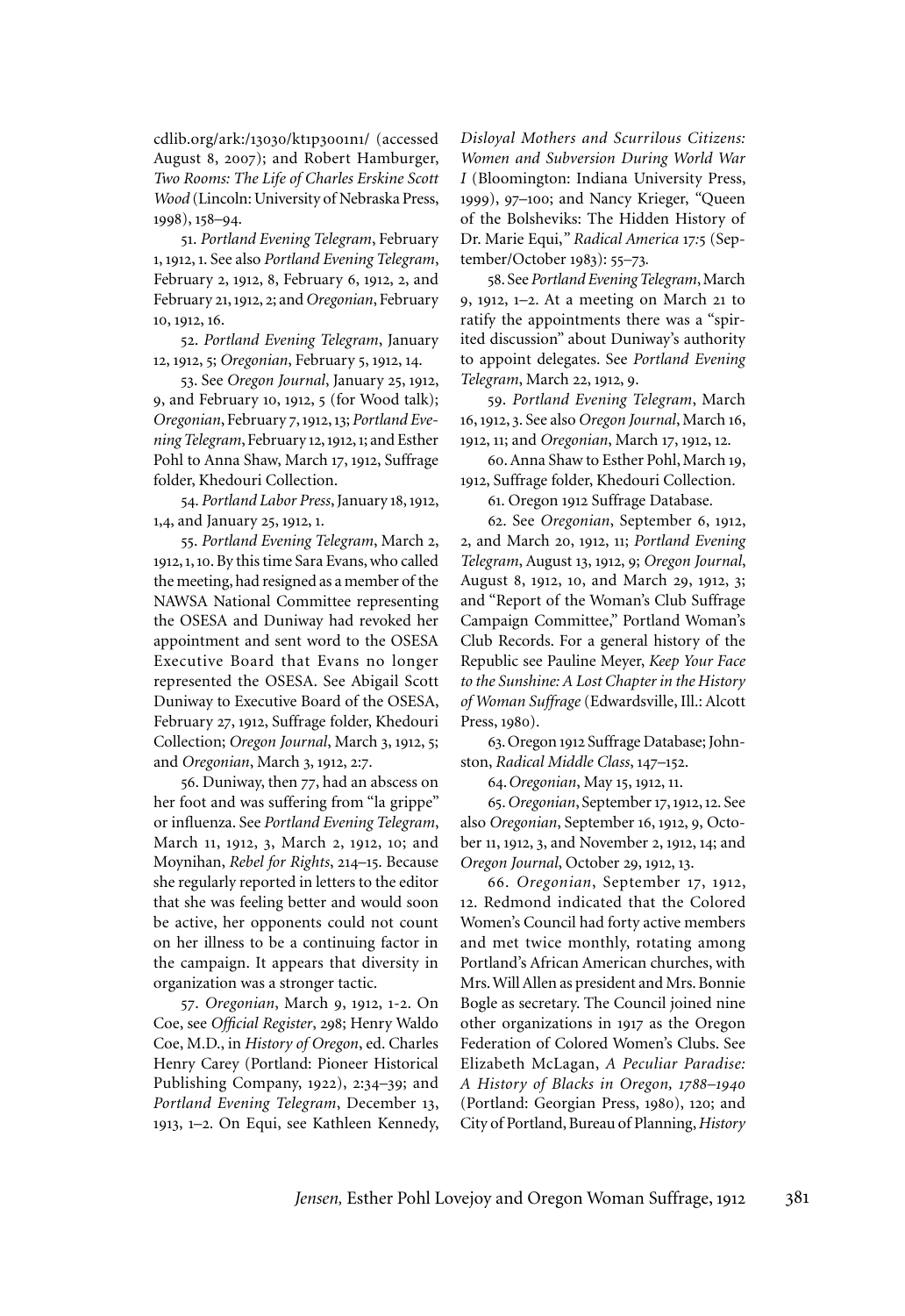*of Portland's African American Community (1805–to the Present)* (Portland: Portland Bureau of Planning, 1993), 44, 18–21. See also Stephanie Shaw, "Black Club Women and the Creation of the National Association of Colored Women," in *"We Specialize in the Wholly Impossible:" A Reader in Black Women's History*, eds., Darlene Clark Hine, Wilma King, and Linda Reed (Brooklyn: Carlson, 1995), 433–47; and Deborah Gray White, *Too Heavy a Load: Black Women in Defense of Themselves, 1894–1994* (New York: W.W. Norton, 1999), 87–109. On Hattie Redmond, see *Oregonian*, March 17, 1939, 9.

67. See Rosalyn Terborg-Penn, *African American Women in the Struggle for the Vote, 1850-1920* (Bloomington: Indiana University Press, 1998), 97.

68. On African American discrimination in women's clubs, see McLagan, *Peculiar Paradise*, 120.

69. *Oregonian*, August 2, 1912, 12. The reference is probably to activist Beatrice Morrow Cannady. See Kimberly Mangun, "A Force for Change: Beatrice Morrow Cannady's Program for Race Relations in Oregon, 1912–1936," *Pacific Northwest Quarterly* 96:2 (Spring 1995): 69–75; and Quintard Taylor, "Susie Revels Cayton, Beatrice Morrow Cannady, and the Campaign for Social Justice in the Pacific Northwest," in *African American Women Confront the West, 1600–2000*, ed. Quintard Taylor and Shirley Ann Wilson Moore (Norman: University of Oklahoma Press, 2003), 189–204. See also *Oregonian*, October 11, 1912, 3.

70. *Oregonian*, November 2, 1912, 14; and *Oregon Journal*, November 9, 1912, 4. The Central Campaign Committee coalition signatories included the OSESA, CESL, Men's League, PESL, Portland Equality Club, Stenographers' Equal Suffrage Club, Civic Progress Circles, Milwaukie–Oak Grove Equal Suffrage League, CWESA, and Everybody's Equal Suffrage League.

71. For more on how nativism and racism affected the radical middle class in Portland, see Louise Michele Newman, *White Women's Rights: The Racial Origins of Feminism in the*  *United States* (New York: Oxford University Press, 1999); and Johnston, *Radical Middle Class*, 94–96.

72. See Louise Edwards, "Women's Suffrage in China: Challenging Scholarly Conventions," *Pacific Historical Review* 69:4 (November 2000): 617–38; Edwards, "Chinese Women's Campaigns for Suffrage," in *Women's Suffrage in Asia: Gender, Nationalism, and Democracy*, ed. Louise Edwards and Mina Roces, (New York: Routledge Curson, 2004), 59–78; and Judy Yung, *Unbound Feet: A Social History of Chinese Women in San Francisco* (Berkeley: University of California Press, 1995), 99–105.

73. *Oregonian*, April 12, 1912, 16; and *Oregon Journal*, April 12, 1912, 6.

74. "China Receives Congratulations," *Woman's Journal,* April 6, 1912, 112; *Oregonian*, March 22, 1912, 5; *Portland Evening Telegram*, March 26, 1912, 11; and, on Moy Back Hin, Marie Rose Wong, *Sweet Cakes, Long Journey: The Chinatowns of Portland, Oregon* (Seattle: University of Washington Press, 2004), 176–81.

75. *Oregon Journal*, April 12, 1912, 6; and *Oregonian*, April 12, 1912, 16.

76. *Oregonian*, January 29, 1912, 7. Attending were Emma Wold, Grace Watt Ross, Blanche Wrenn, Mrs. H.R. Reynolds, Dr. Mary Thompson, Carrie Johnson, and Frances Gotshall.

77. *Portland Evening Telegram*, February 10, 1912, 2; and *Oregon Journal*, February 11, 1912, 4.

78. "Report of Campaign Committee, Woman's Club."

79. *Oregonian*, October 23, 1912, 20; and *Oregonian*, October 28, 1912, 1.

80. *Oregon Journal*, October 24, 1912, 13.

81. See *History of Woman Suffrage*, 6:548; *Oregon Journal*, November 9, 1912, 4; and *Oregonian*, October 28, 1912, 1.

82. *Oregon Journal*, February 5, 1912, 2. See also *Portland Evening Telegram*, January 29, 1912, 7, June 19, 1912, 3, and July 25, 1912, 8; and *Oregonian*, August 18, 1912, 7, and September 16, 1912, 9.

83. See *Eugene Daily Guard*, March 29,